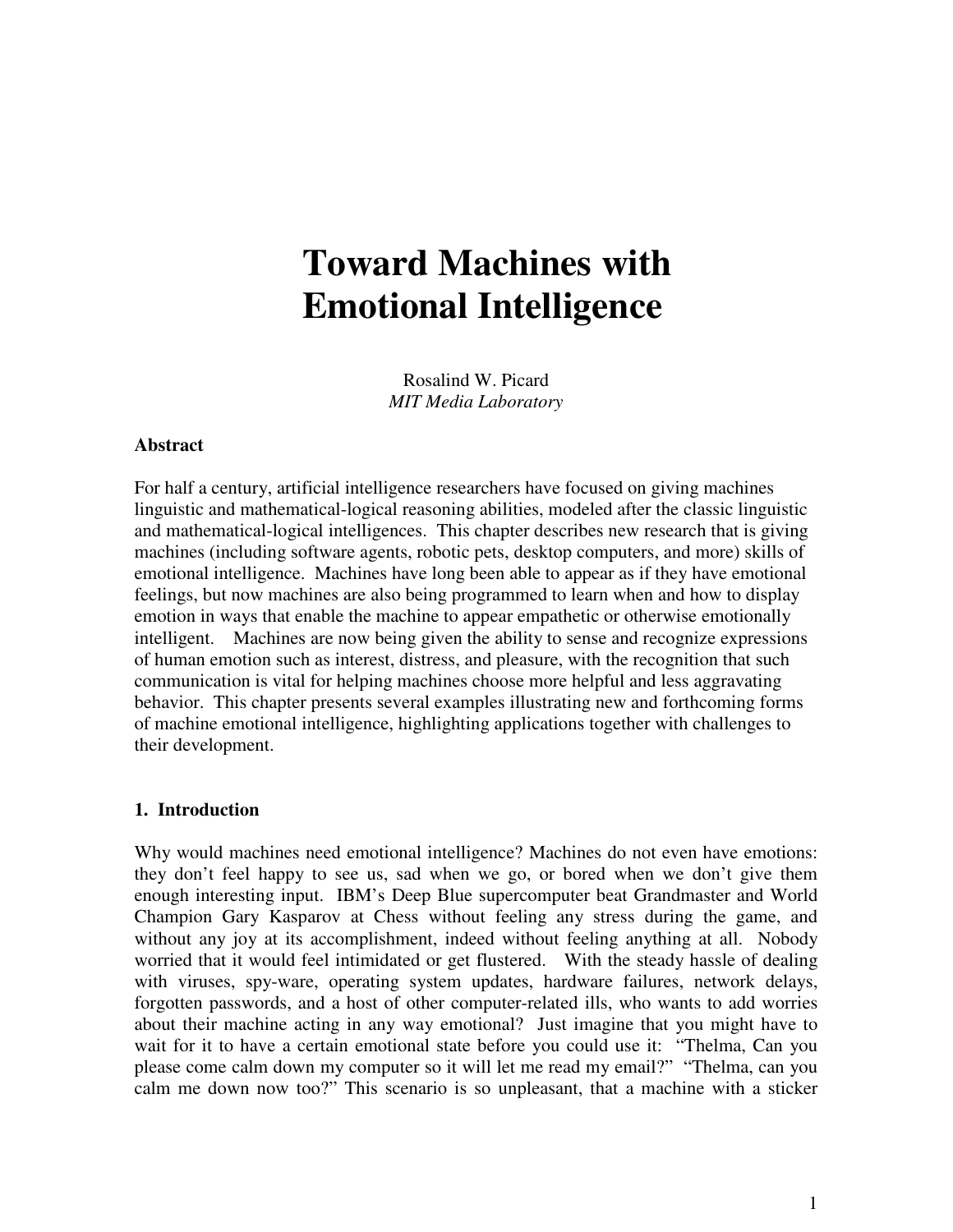labeled "emotions inside" sounds more like a joke from late-night comedy television than like anything we want to see in stores, much less in our office.

This chapter is not about giving machines emotional intelligence to make them more "emotional." Instead, it is about how emotional intelligence could address several problems that exist today, while enabling better technologies for the future. To illustrate, consider the following scenario.

Please imagine that you are the main character in the scenario, and that you are not reading this chapter, but imagine you are in your office, working very hard on a problem of great concern and importance to you. Suppose that you have an urgent deadline tomorrow, and it means a lot to you to make this deadline. Thus, you are in your office working very hard, when the following sequence of events unfolds:

*Someone whose name you don't know enters your office. You are polite, but also slightly annoyed by the interruption, and your face is not welcoming. This individual doesn't apologize; perhaps you express a little bit of annoyance. He doesn't seem to notice. Then, he offers you advice that is useless. You express a little more annoyance. He doesn't show any hint of noticing that you are annoyed. You try to communicate that his advice is not helpful right now, but he cheerily gives you more useless advice. Perhaps when he first came in you started off with a very subtle expression of negativity, but now (you can use your imagination given your personal style) let's say, "the clarity of your emotional expression escalates." Perhaps you express yourself verbally, or with a gesture. In any case, it doesn't matter: he doesn't get it. Finally, you have to tell him explicitly to go away, perhaps directly escorting him out. Fortunately he leaves, but first he winks and does a happy little dance.*

Is this interrupting individual someone that you would eagerly invite back to your office? The annoyance he caused (when this situation happened to me) was not exactly helpful to my productivity. I do not consider his behavior to be intelligent, and he would not last long on the job if I were his boss and if this annoying behavior persisted. Nonetheless, the behavior above is wide spread – for it is that of the most successful and most famous, or infamous, computer software agent known to date, the "Clippit," the talking, dancing, smiling cartoon paperclip Office Assistant shown in Figure 1, a piece of "intelligent" software that ships standard with Microsoft Office.

Many people complain that Clippit is not very intelligent. Actually, Clippit *is* very intelligent when it comes to some things: he probably "knows" more facts about Microsoft Office than 95% of the people at MIT. He is also very good at recognizing your actions, such as whether you are writing a letter or not. He is not good at knowing what you are *intending* to do, but most people are also far from perfect at this. People don't always have the best timing when they interrupt you, and they also don't always understand your problem or how to fix it. Researchers know that recognizing intent is a hard problem for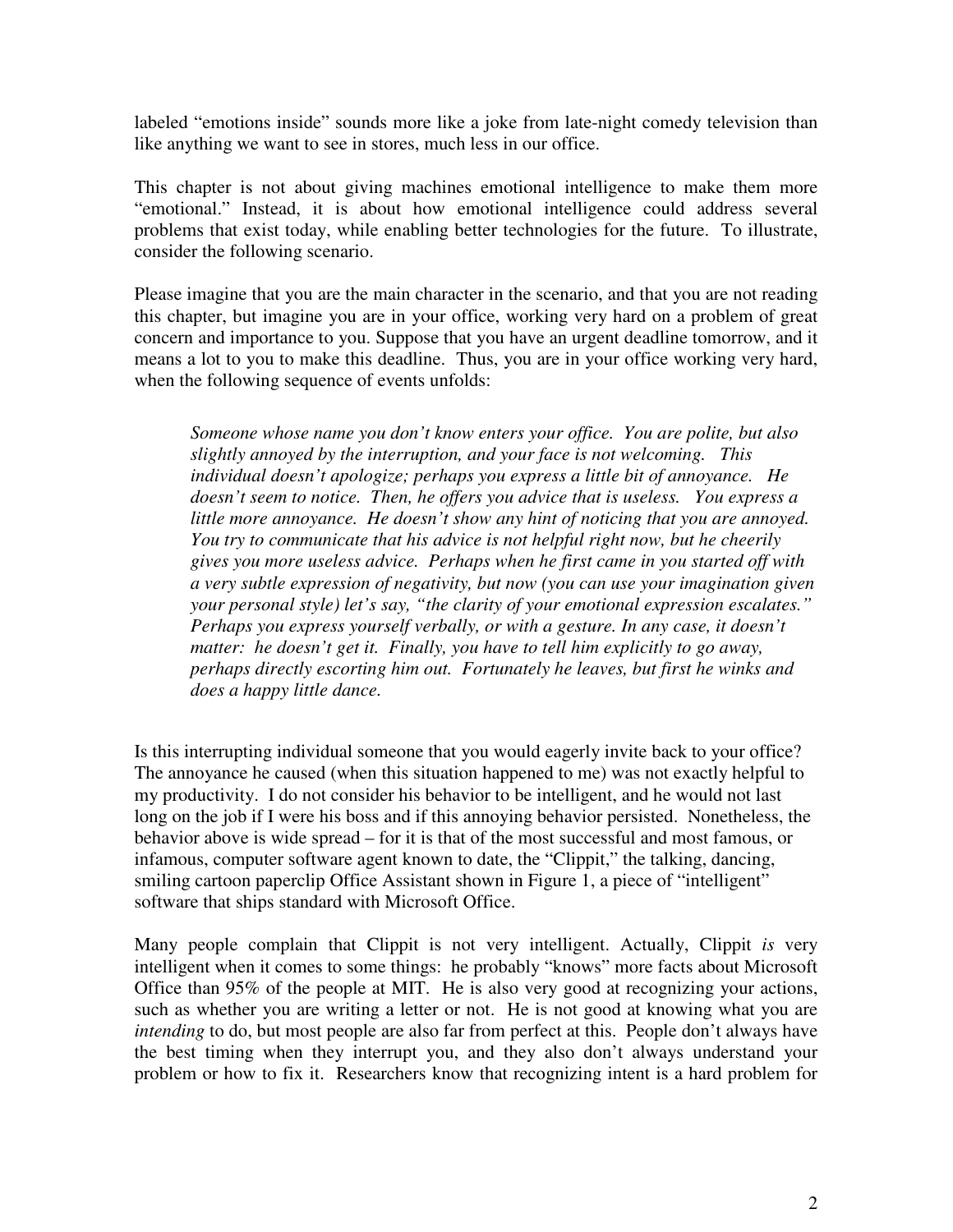machines and they are working on it. What then is so annoying about the above scenario, and about so many people's daily experiences with this modern "intelligent" technology?

While Clippit is a genius about Microsoft Office, he is an idiot about people, especially about handling emotions. Consider three of the skills of emotional intelligence that Clippit does not have:

# *1. He doesn't notice you are annoyed. [Doesn't detect or recognize your emotion]*

Even a dog can see if you are annoyed, such as when the dog is on the sofa where he knows he is not allowed, and you yell at him to get down. He notices when you yell and are upset, and he changes his behavior, putting his ears back and tail down, as well as doing the right thing by getting down (eventually). While a dog may not know your intent, he does know you are upset, and he also knows how to respond under such conditions. He responds in such a way that you want to see him again. The dog may not be as smart as Clippit when it comes to Microsoft Office, but he knows how to handle your frustration in a way that helps you feel better, not worse.



**Figure 1: Microsoft Office Assitant 'Clippit.'**

#### *2. You express more annoyance. He ignores it. [Doesn't respond appropriately to emotion]*

People don't respond to every emotion they see and neither should computers. There is a time to ignore emotion. However, there is also a time to respond, especially when the emotive individual is your valued customer, associate, friend, or family member, and when that individual is expressing increasing aggravation or annoyance toward you. To repeatedly ignore their feelings is to invite escalation of those feelings, possibly even eliciting hatred and destroying the relationship. Computers that repeatedly ignore human expressions of irritation toward them are likely to be significantly less liked as a product than those that respond intelligently to people under duress. Companies that care about their customer's feelings will pay attention to these skills in designing their technology's interactions.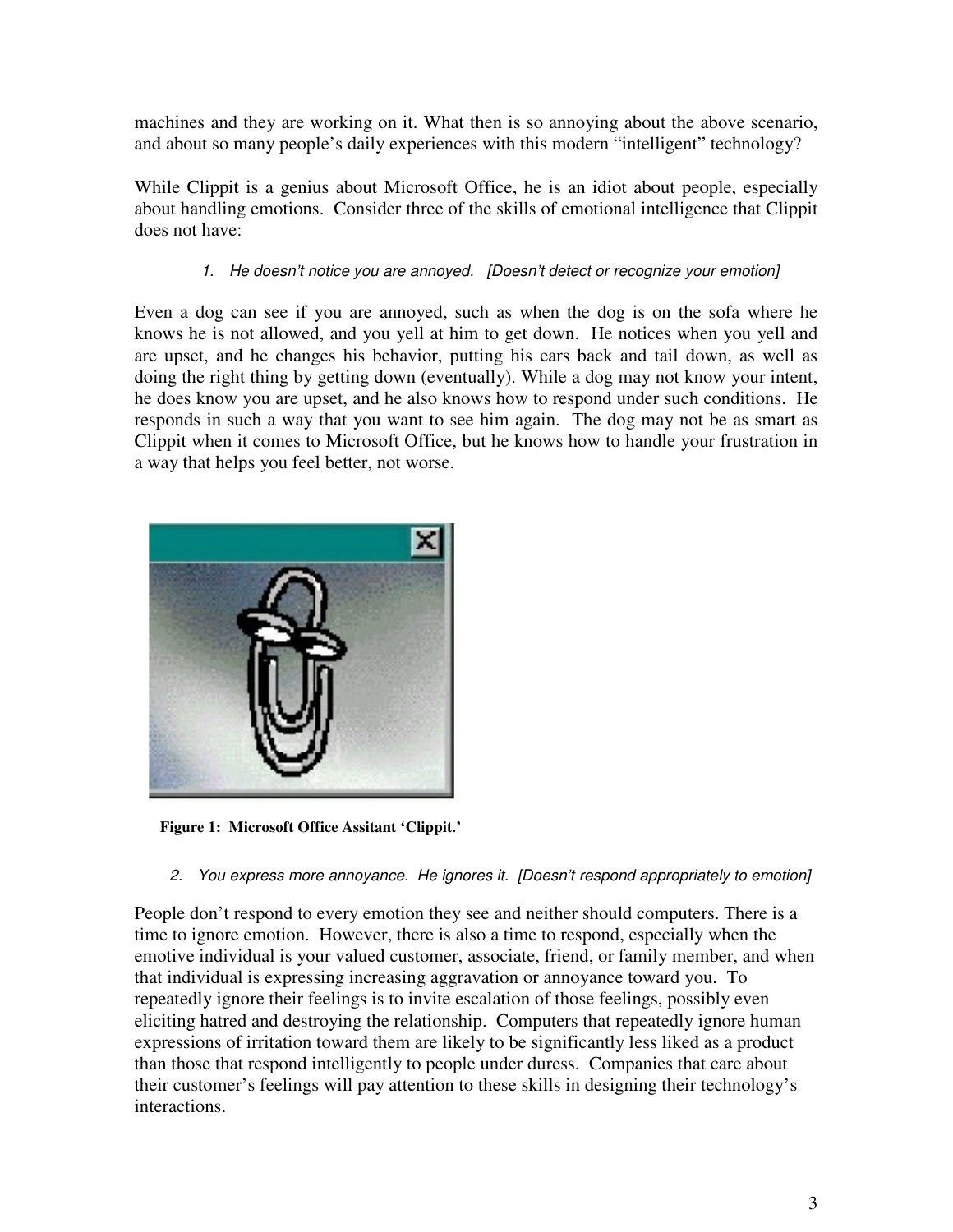#### *3. He winks, and does a happy little dance before exiting. [Stupid about displaying emotion]*

Winking, smiling, and happy dancing can be charming and entertaining in the right context. When Microsoft tested Clippit with users in its usability lab, these behaviors may have been enjoyable, especially for users who were delighted to serve as testers and felt excited about seeing a cutting-edge new technology. Clippit was probably not tested under stressful long-term conditions of personal significance to the users, taking into account variations in mood of users, i.e., under continuous real world use where feelings of genuinely significant duress occur. While it is easy to make computers look like they are having emotions (even though they are not) such as by having the machine display a happy face or dance, it is hard to give computers the ability to know when, where, and how to appropriately display emotions -- and when NOT to display them. Responding gleefully after you have annoyed somebody thrice in the last five minutes is stupid. Machines with emotional intelligence would be programmed to show emotions only if appropriate. Machines that have the potential to show emotion will also need the intelligence to know when not to show it.

The scenario above illustrates three skills of emotional intelligence with some of the problems they can cause when they are missing from technology. There are many other scenarios as well, which arise when technology interacts with medical staff, call center workers, drivers, students, and more, all in cases that impact people's feelings, productivity, and performance in measurable ways. As technology is increasingly applied to situations where it must interact with everyone – not just with its designers and creators who are experts in how it works – it is all the more vital that it does so in a way that is courteous and respectful of people's feelings.

When reading the scenario above, people tend to initially think that the intruder is a person. I deliberately worded the scenario to try to lead people to think "person" not "computer." This exercise of mentally substituting "person" for "computer" and vice-versa grew out of the work of Cliff Nass and Byron Reeves, whose book "The Media Equation" argues that human-computer interaction is inherently natural and social (Reeves and Nass 1996). While this argument may be easily believed if the computer is a humanoid robot, or perhaps a conversational software character with a face and a body, they also show that the tendency of people is to behave toward a computer as if it were a person, even if the computer has no face or life-like body, and even if it refers to its unit as "this computer" instead of "I." Their work takes studies from sociology, replaces at least one of the persons with a computer, and then tests (in a physical interaction, not just in a thought experiment as in the scenario above) if the results still hold. While the results are not always identical, the tendency to behave toward the computer *as if* it were a person is true in an enormous number of cases, confirmed not just in their work, but also by others. Thus, it can be a useful exercise when designing a new technology to ask, "What would happen if a person were to do what I'm designing this technology to do?" It is useful to pretend, for a moment, that the computer is a person. If what would happen is annoying and aggravating, then probably the technology should not be built that way.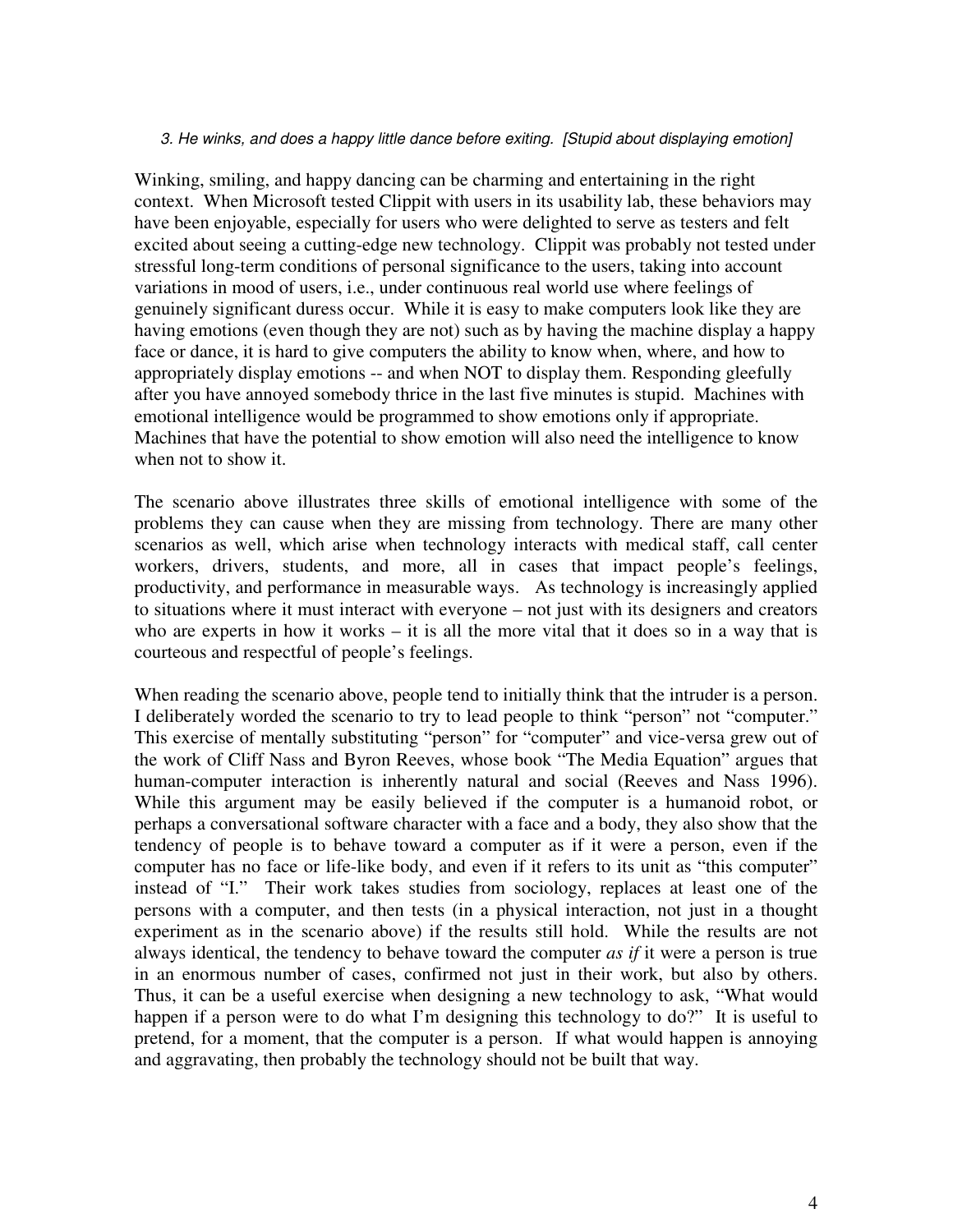Based on the theory of Nass and Reeves, elements of human-human interaction that are enjoyable and contribute to productivity and positive experiences have a good chance of similar outcomes when incorporated into human-computer interaction. Thus, to the extent that emotional intelligence is useful and important in human-human interaction, it is also likely to be useful and important in human-computer interaction.

## **2. Computers that sense and recognize emotion**

Can computers know what you are feeling? I remember the look of one of my nontechnical colleagues one day when she overheard some dialogue about computers that could sense people's emotion. She rolled her chair over to me, rotating so that the nearest machine was behind her back, and said to me, with a hushed but deeply worried voice, brow furrowed, and with one hand against her face to hide it from the machine and the other hand pointing over her shoulder to the machine, "Does it know that I don't like it?"

Computers do not know our innermost feelings, and there are good reasons to keep it that way, e.g., (Picard and Klein 2002), and (Reynolds and Picard 2005). Many people feel their emotions are private, and concerns about violations of privacy are every bit as valid when machines have access to our emotional information as when they have access to your social security number, banking transactions, web browsing patterns, and doctor's notes about your last visit. However, there is also a balance to be achieved, and while there are times when emotions are best kept internal, there are also times when people overtly express their feelings, and it is quite clear to everyone in the vicinity, and sometimes beyond, what they are feeling. In some cases, especially when the feelings are directed to the computer, it can be unintelligent for the computer not to recognize them. If you are cursing at the top of your lungs at the office assistant, and it doesn't flinch, but it smiles and dances and winks at you in response, then it has not only responded with a lack of emotional intelligence, it has responded stupidly. It has failed egregiously to treat its customer well. But how could it know if it can't see, hear, or otherwise sense that which is obvious to every person in the room? Computer scientists have designed technology that can know all your personal financial and health information, all your social communication, email, and entertainment preferences, your personal web browsing patterns, and more; however, they neglected to instruct the machine to see if it has upset its most important customer.

The situation could become worse when emotionally unintelligent technology is in our kitchens, cars, and living rooms, "ubiquitous," and in new forms, such as household robots. If it is smart enough to try to help us, then it should also be smart enough to adapt to our wishes, changing its behavior if we don't like it. Computers can adapt and learn how to behave in ways that we like better, but the interface for such learning and adaptation has not been a social and natural one – usually, it can only be operated by people who know a lot about computers. We are trying to change this so that machines can interpret the feedback people naturally provide to them. People might naturally praise or scold, and we are enabling the machine to see the difference. Machines can be equipped to recognize praising or scolding, or general forms of positive and negative feedback, and to respond.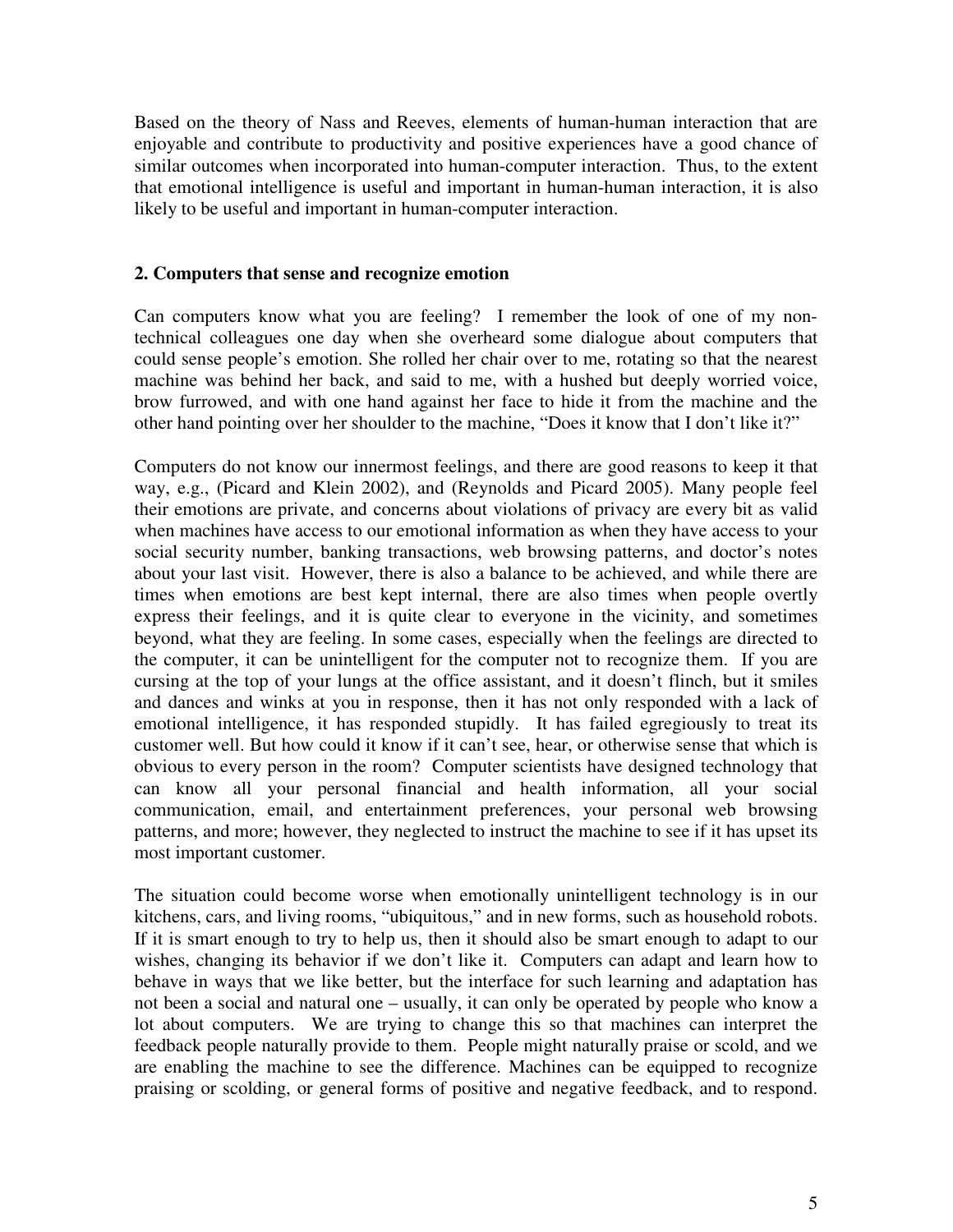There is no reason why computers have to always ignore all the feelings that are expressed at them.

What affective states should computers be enabled to recognize? While emotion theorists have developed understanding of a small set of "basic emotions" and also have developed dimensioned representations for emotion, none of the available theories provide comprehensive models for representing the states that tend to arise in interaction with computers. For example, the dominant models neglect states such as boredom, interest, and frustration. My students and I have thus not relied on these dominant theories, but have instead started with observations of a variety of interactions that occur with technology. We have been motivated by applications in learning, health, and usability, where we need to recognize what is being communicated in those contexts. Here, there is a dearth of theory, and new breakthroughs are needed in order to make useful instantiations of emotional intelligence. Our approach to developing new theory and applications is datadriven: first observe which states naturally are communicated from people to computers, then build and test models that can predict what is measured and reflected in the data. In one of our long-term projects, the building of a computerized *learning companion*, two of the key affective states found from the data are interest and boredom— two states that are not on most theorists "basic emotions" list. However, discriminating these states is vital to the machine's ability to adapt the pedagogy to help keep the learning experience going, and our model addresses them.

The Computing Research Association has listed the "building of an autonomous teacher for every learner" as one of its grand five-year research challenges. The vision for this future application is that a personalized "Socrates" or similar tutor could be available for every child to have an ideal customized learning experience. But we all know that each child is different, and a human tutor senses these differences and adapts continuously to the child. What will a learning companion need to sense? One key is sensing when to intervene in a child's learning exploration. Being able to determine the difference between students who are making mistakes while being interested and pleasurably engaged, vs. students who are making mistakes and showing increasing signs of frustration or distraction, like they are ready to quit, is really important if the system is deciding whether or not to intervene. Technology without emotional intelligence would tend to interrupt based only on the action of making a mistake, because it wouldn't be able to recognize the learner's affective state. The result is that the student who was curious and exploring may be annoyed, and thus may be discouraged from future exploration. However, if the technology waits too long before interrupting, the student who is frustrated may have already quit. What is needed is the ability to discriminate relevant emotions of the student.

While there is currently no one signal that can be read from your brain or the rest of your body to reliably tell a computer what you are feeling, there are a variety of modalities through which a computer can begin to infer information about your emotional state, especially when you are trying to communicate it clearly. The specific modalities used by a person (face, voice, gesture, etc.) may vary with context (e.g. office or home), personality (e.g. introverted or not), culture (e.g. Japanese or Italian) and other factors. We thus choose to construct a large number of tools that can be adapted to different situations.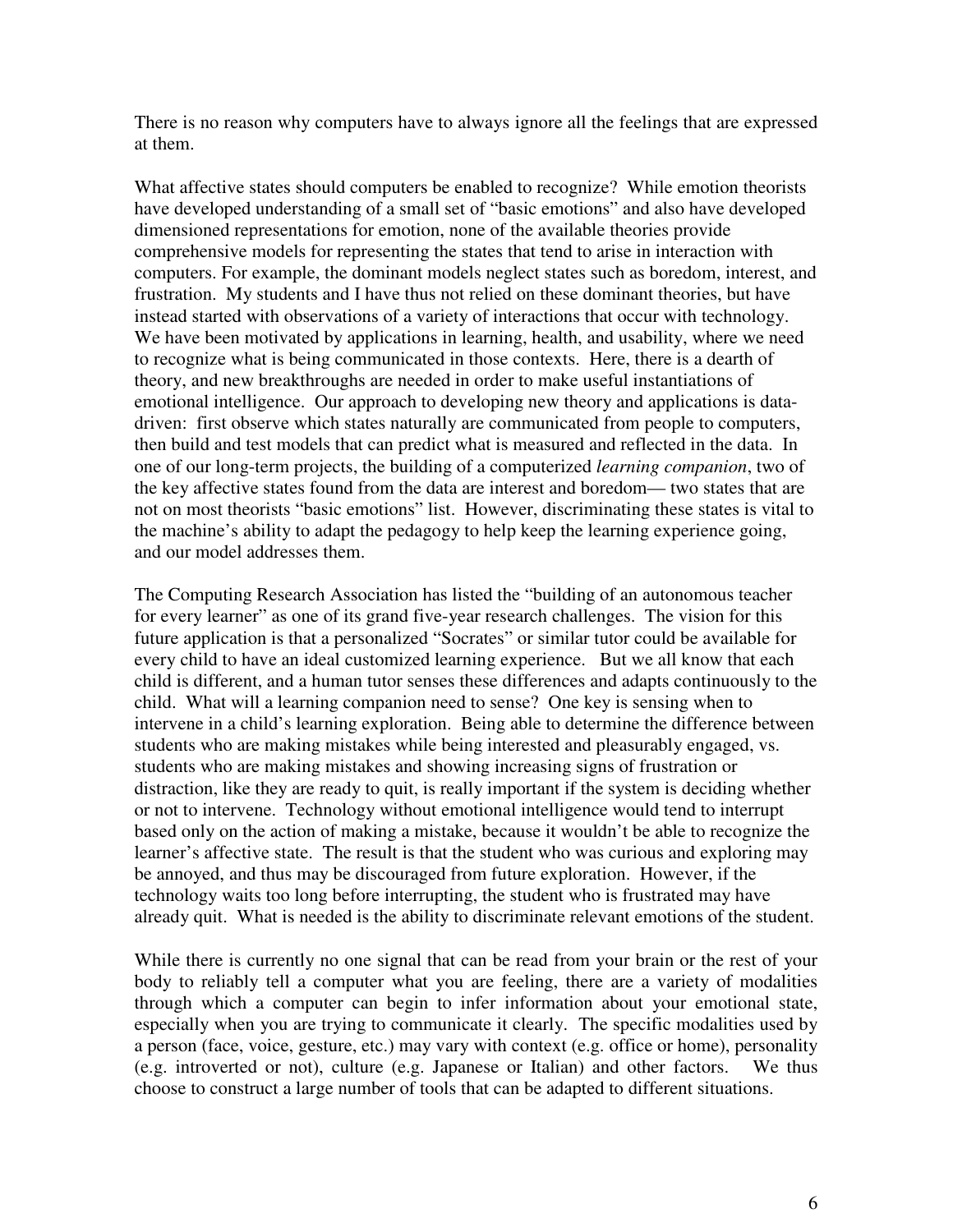The following are some examples of tools that we have been developing at the MIT Media Laboratory for recognizing the affective state of a person using a computer, and some of the applications that motivate their development. A discussion follows illustrating several of the current capabilities, as well as challenges researchers in this area face. The discussion is not an exhaustive one – there are many ongoing efforts and the research area is a rapidly moving one.



**Figure 2. Pressure patterns (top row) from the back of the chair and (bottom row) seat of the chair. Left to right: sitting upright, leaning forward, leaning back, and leaning to the right.**

#### **2.1 Recognizing affective state in postural movements while seated**

There's a popular belief that leaning forward is an indication of interest, while slumping lower and lower into one's chair may indicate otherwise. However, we all know that the distinction is not that simple, and there are counter-examples, such as how a student may keep leaning forward toward her computer, nudging closer and closer to the monitor, to the extreme where falls asleep with her head on the keyboard. Nonetheless, we thought that there might be some information about affective state in the posture as a function of time, so we conducted experiments to quantify any changes that might be affectively informative, developed a new tool to automate recognition of affective information from postural changes, and conducted evaluations of the tool. While the details of the work appear elsewhere (Mota and Picard 2003) the basic idea is briefly described here.

We collected data on the posture modality from children while they were seated at a computer using state-of-the-art learning software. We knew from the work of Tan et al. (Tan, Lu et al. 1997) that postures can be sensed from a commercially available set of 42 x 48 pressure sensors placed on the back of a chair and on the seat of a chair. Using custom pattern recognition software, the pressure patterns can be reliably discriminated for nine states, including the four illustrated in Figure 2: a person sitting up straight (very little action on the back of the chair, but with their weight fairly nicely distributed across the two thighs), leaning forward (no pressure on the back, more pressure toward the knees), leaning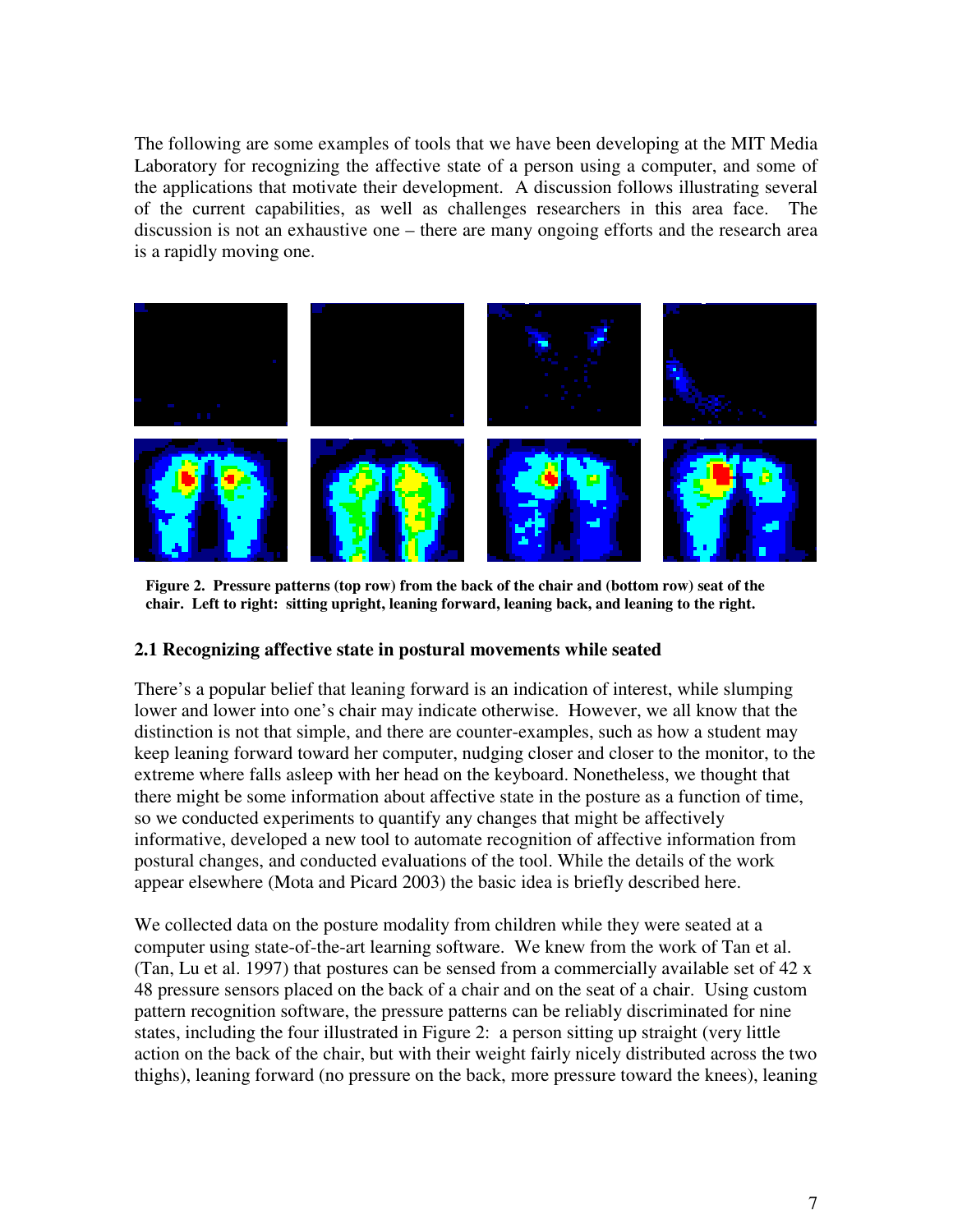back (more color indicating pressure on the back, very little on the knees), and leaning right (more pressure on the corresponding side of the back and seat).

Selene Mota and I designed and built a new algorithm that could recognize not only nine static postures of the learner, but also analyze structure in how these postures changed as a function of time (Mota and Picard 2003). This analysis enabled the computer for the first time to use postural movements over time to classify the learner into a level of high interest, low interest, or a new state that appears to increase in frequency before boredom, which we called "taking a break." While the latter is arguably not an emotional state, we found it useful to define and recognize it as part of the challenge of recognizing the learner's affective state. While classification accuracy for the machine to recognize these three states (high interest, low interest, taking a break) was not perfect, it was significantly better than random (~33%), attaining levels from 72% to 80% accuracy, depending upon whether the system had seen the child before. With greater exposure to a person, the machine becomes more accurate (up to a point, the limits of which have not been carefully explored.)

While the chair cannot recognize your innermost feelings, it provides a modality of sensing that can be useful for the computer to know. In particular, for children seated comfortably in front of state of the art educational software, this information was found to be one of the most useful channels of feedback in discriminating their interest level (Kapoor, Picard et al. 2004), and when combined with other modalities, the accuracy of the inference improves further (Kapoor, Ahn et al. 2005).

# **2.2 Recognizing facial expressions**

The most widely addressed area of research in automated emotion recognition, and the one where there has been the most progress, is the recognition of facial expressions. Dozens of researchers have developed methods of trying to recognize complete facial expressions such as "angry" or "sad" or to recognize individual "facial action units" that can be used to make any expression such as "inner eyebrow raise" and "eye widening" (See Pantic and Rothkrantz (2003) for a nice overview of this area of research.) Our approach has been to focus on a mixture of these, recognizing individual action units around the eyes, and coarser movements around the mouth, and to also use a special kind of camera, the IBM Blueeyes camera.

The Blueeyes camera simplifies the problem of finding the facial movements when the head is moving, by tracking the eyes. The principle used is the "red-eye effect," which takes advantage of the fact that the pupils are very good infrared mirrors, and that the pupils will thus "light up" in the image when the camera is surrounded by a ring of infrared LED's. These LED's blink on and off at the same time that two adjacent strips of LED's blink off and on, with the latter strips lighting up the face but not causing the red-eye effect. Subtracting the images where the pupils are "red" from the ones where they are not gives a quick pupil detector, which works robustly even with frequent movement in front of the camera. While the tracking fails when one blinks or when both eyes are obstructed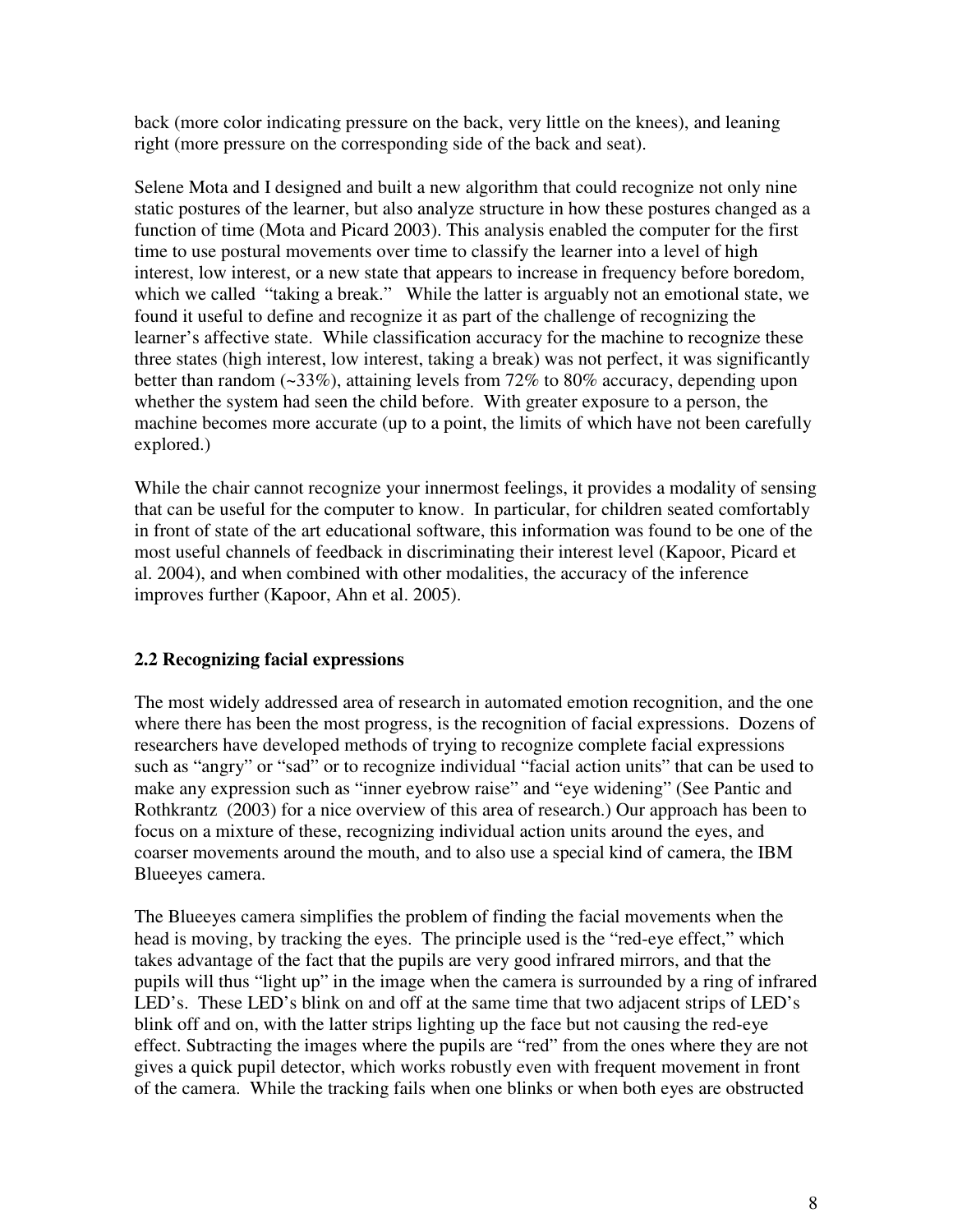from the view of the camera, the system recovers them very quickly as soon as they are visible again. Thus, the system is useful as the first step of a real-time facial expression recognition system.

Once the eyes are found, we apply various algorithms from computer vision and pattern recognition, which were developed in our lab by Ashish Kapoor, to try to recognize other facial movements relative to the eyes, cheeks, and mouth. While we have emphasized real-time tracking and recognition of only a subset of expressions, others have restricted head movements and allowed for some manual marking of facial features, and have attained high recognition accuracy – in the 90% range – for many facial expression components. The main problem with the methods, however, is that large and/or rapid head movements and lighting changes can ruin the ability for the system to find facial features, and thus the accuracy can drop dramatically. Our fully automatic system's accuracy, when tested on recognition of upper facial action units in the presence of a lot of natural head movements, is just under 70% accurate (Kapoor, Qi et al. 2003).

A comparison of the features of many different systems for facial expression recognition has recently been presented by Rana El-Kaliouby (el Kaliouby 2005) including many systems that claim higher accuracy rates than 70%. Most of these require some kind of manual intervention, and the rates are only reported on cases where the tracking of the facial expressions was successful. Computer vision is still far from perfect when it comes to finding and tracking faces in natural imagery where people are free to move and the sun is free to shine (or not) through the window, or outdoors, changing dramatically the appearance of the digital imagery received by the computer. Additionally, there have to date been no systems built that recognize expressions while people are moving their faces for other reasons – talking, chewing gum, bouncing to music, etc.

While research from psychology such as "Face of Interest" (Reeves 1993) suggests that faces are indicators of affective states such as interest, our findings measured from children in learning situations using the computer indicate that some children are very facially expressive while others show almost no facial expressions. Analyzing a dozen children who were using a state of the art educational program ("Fripples Place"), we found that there were no significant correlations between any of the facial features as marked by a certified facial action coding expert, and ratings of the children's levels of interest, as agreed upon by three veteran teachers. However, for some children this channel is useful, and can help the computer to be more intelligent about how it interacts with the child. Thus, one of the challenges in giving computers the ability to recognize emotion is that of knowing when a channel's lack of signal is meaningful or not.

Stronger results can sometimes be obtained by combining multiple channels, e.g. face with voice (Huang, Chen et al. 1998), face with chair, or mouse and task (Kapoor, Ahn et al. 2005). Different kinds of sensing (use of a chair, mouse, camera, etc.) may be more or less natural in different kinds of environments, and confidence that the computer has properly recognized the person's affective state tends to increase with more than one mode of sensing. There is also new pioneering research on automated recognition of facial expression and on head gestures to discern states such as "concentrating," "disagreement,"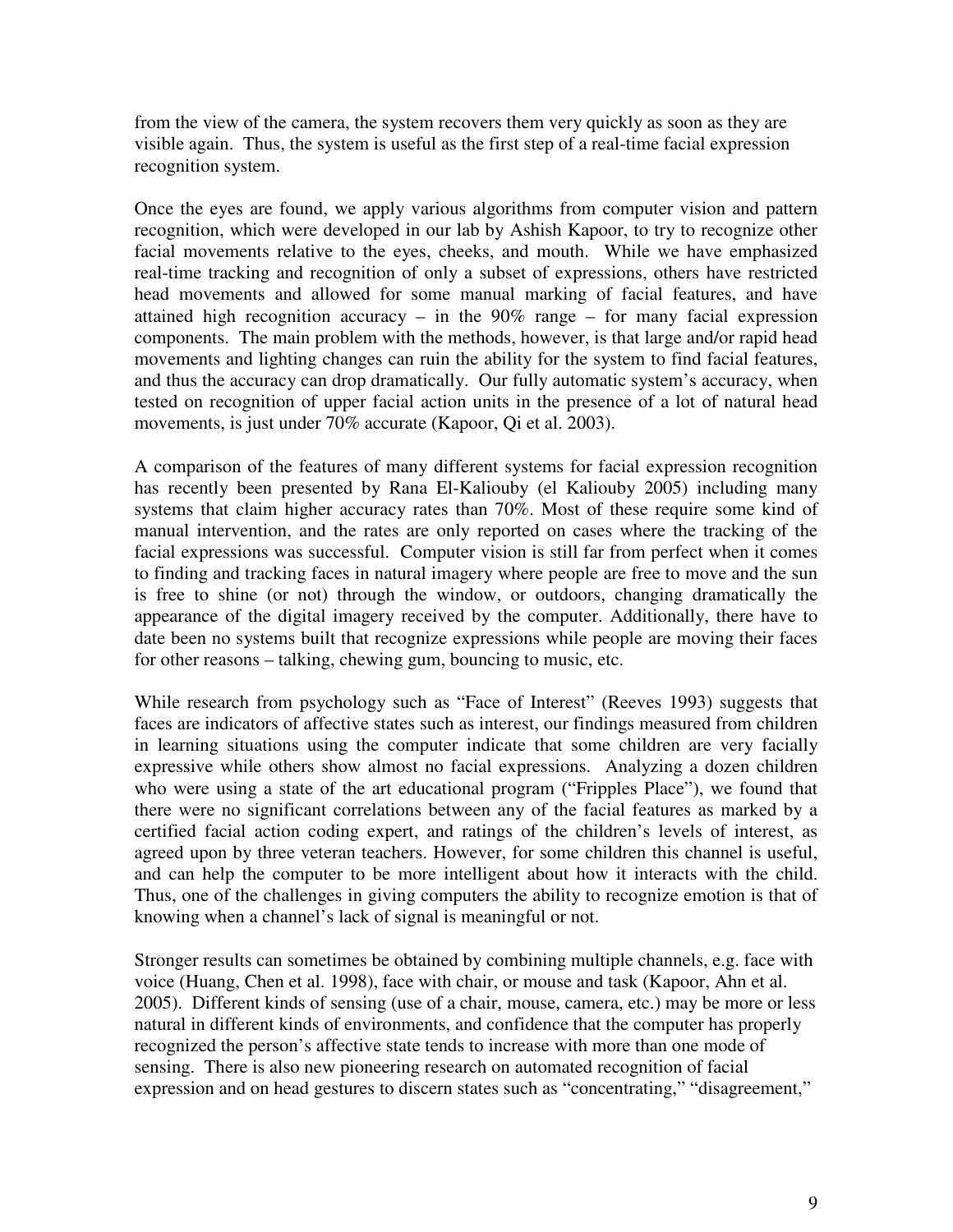"thinking," "unsure," and "interested,"(el Kaliouby and Robinson 2005; el Kaliouby and Robinson 2005), all of which could also be helpful to a machine trying to appear more caring by adjusting its responses to those of the person with whom it is interacting. El-Kaliouby has additionally described potential applications of her algorithms to assist people with autism spectrum disorder, who routinely have difficulty recognizing others cognitive-emotional states (el Kaliouby and Robinson 2005).

#### **2.3 Recognizing emotion from physiology**

In some contexts, e.g. medical monitoring or use of other wearable systems, it can be natural and comfortable to work with physiological sensors, sensing information such as changes in heart rate, muscle tension, temperature, skin conductance, and more. For example, if a patient is wearing a heart monitor, for health monitoring or for fitness tracking, then the technology can potentially measure heart rate variability changes associated with cognitive and emotional stress as well. Physiological information has been shown to carry information that changes with different emotions (Ekman, Levenson et al. 1983) and such information can be used to build classifiers for an individual's affective state. One of the challenges in building a physiology-based emotion recognition system is that emotion is only one of the factors that affects physiology: Diet, exercise, sleep, basic personality characteristics, environmental context, activity, and more also affect physiological changes, and separating out the effects due to emotion involves significant technical hurdles.

We designed, built, and tested what appears to have been the first physiology-based emotion recognition system for recognizing an individual's emotions over time. This system used four physiological signals that learned patterns for an individual over many weeks, and then achieved 81% recognition accuracy classifying which one of eight states (anger, joy, sadness, hatred, platonic love, romantic love, reverence, and neutral) that the individual was having (Picard, Vyzas et al. 2001). (The person was seated in a relatively quiet space, and deliberately focusing on having each of the eight emotions.) While the results of physiology-based recognition are promising, this work remains very technically challenging and there is a lot of physiological understanding that still needs to be developed before large repertoires of emotion can be sensed. Also, there will probably be limits regarding how far this work will scale – at some level the physiological differentiation in emotions may become minute, and possibly only available at a biochemical level that also involves knowing spatial locations of such activity. Sensors of such information are far from portable and can be very invasive. This is a wide-open area of research, which will need to be informed by cultural, social, and ethical guidelines as well as by scientific inquiry. There are probably certain levels of feelings that it is best to keep from revealing to others, including your personal computer.

Signals such as skin conductance and heart rate variability have also been shown to be indicators of stress in natural situations, e.g., measured from people while they were driving in Boston (Healey and Picard 2005). Recently it has also been shown that a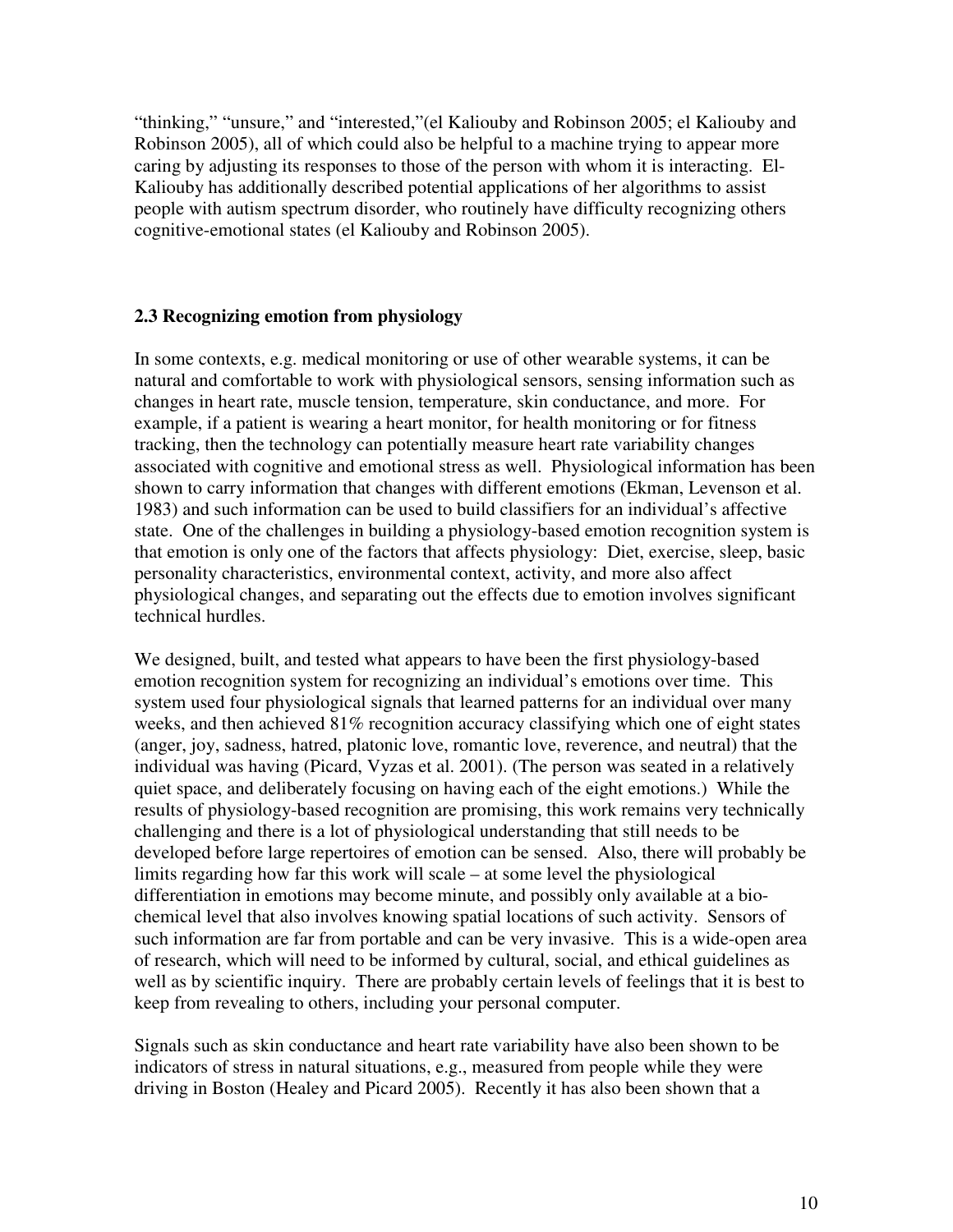computer software agent's empathetic responses can influence skin conductance in a way that is associated with decreased stress (Prendinger, Mori et al. 2005). In the latter case, physiological sensing of affect provides evidence that some computer behaviors can be less stressful than others. In the future, computer applications may choose behaviors based on your personal response – choosing to adapt in ways that reduce your stress, instead of always doing the same thing for everyone, regardless of the stress it causes them.

# **2.4 What is a natural set of sensors?**

Lots of factors contribute to deciding whether a sensor of emotion is perceived as natural, comfortable, intrusive, or otherwise acceptable or not. While sometimes using an explicit sensor (such as a physiological sensing system, with skin-surface contact sensors) is valuable, say for knowing that you are being sensed, and for giving you control over when this does and does not happen, it is also the case that such an apparatus can require extra effort, and thus can be seen as "too much work to use." Some people see any kind of visible sensor as intrusive. In a medical context, however, where such sensors might naturally be present for other useful functions, they are less likely to be seen as intrusive. Sometimes it is desirable to integrate sensors into the natural environment and see what can be learned about emotions from information they gather. However, sometimes such sensors can be seen as even more invasive, since they can gather information without your knowledge.

A compromise is to make sensors that are visible so that you can tell they are there, but also to integrate them naturally into the environment, so that the person using them doesn't have to do anything special (like attaching electrodes) to communicate through the sensors. The chair sensor described earlier, falls into this category. Similarly, IBM researchers placed physiological sensors into computer mice (Ark, Dryer et al. 1999) and used a function of those sensors to classify several basic emotions. While the mouse is comfortable in many ways, our own experience with the IBM mouse was that it picked up a lot of motion artifacts on the electrodes placed on its surface, but that the varying pressure applied to the mouse might itself be useful as a sign of stress or frustration for many users.

Carson Reynolds designed, built, and tested a pressure sensitive mouse, examining differences in pressure among users doing the same task, with low stress and with slightly higher stress, and finding some preliminary evidence of stress-related pressure changes (Reynolds 1999). Inspired by this work, Jack Dennerlein at the Harvard School of Public Health decided to look more carefully at stress induced by mild occurrences of bad usability while people filled out forms on the computer. We helped Dennerlein automate his health demographics intake form, so that people had to use the mouse to fill it out. Also, unbeknownst to the subjects, we made the forms slightly annoying to fill out, with subtle bad usability in the form's design, such as the use of pull-down menus, and requiring commas between numbers. Some people found the forms to be very frustrating to fill out, while others did not find them frustrating at all. Comparing the most frustrated top half to the bottom half (according to people's self-reported frustration level), the top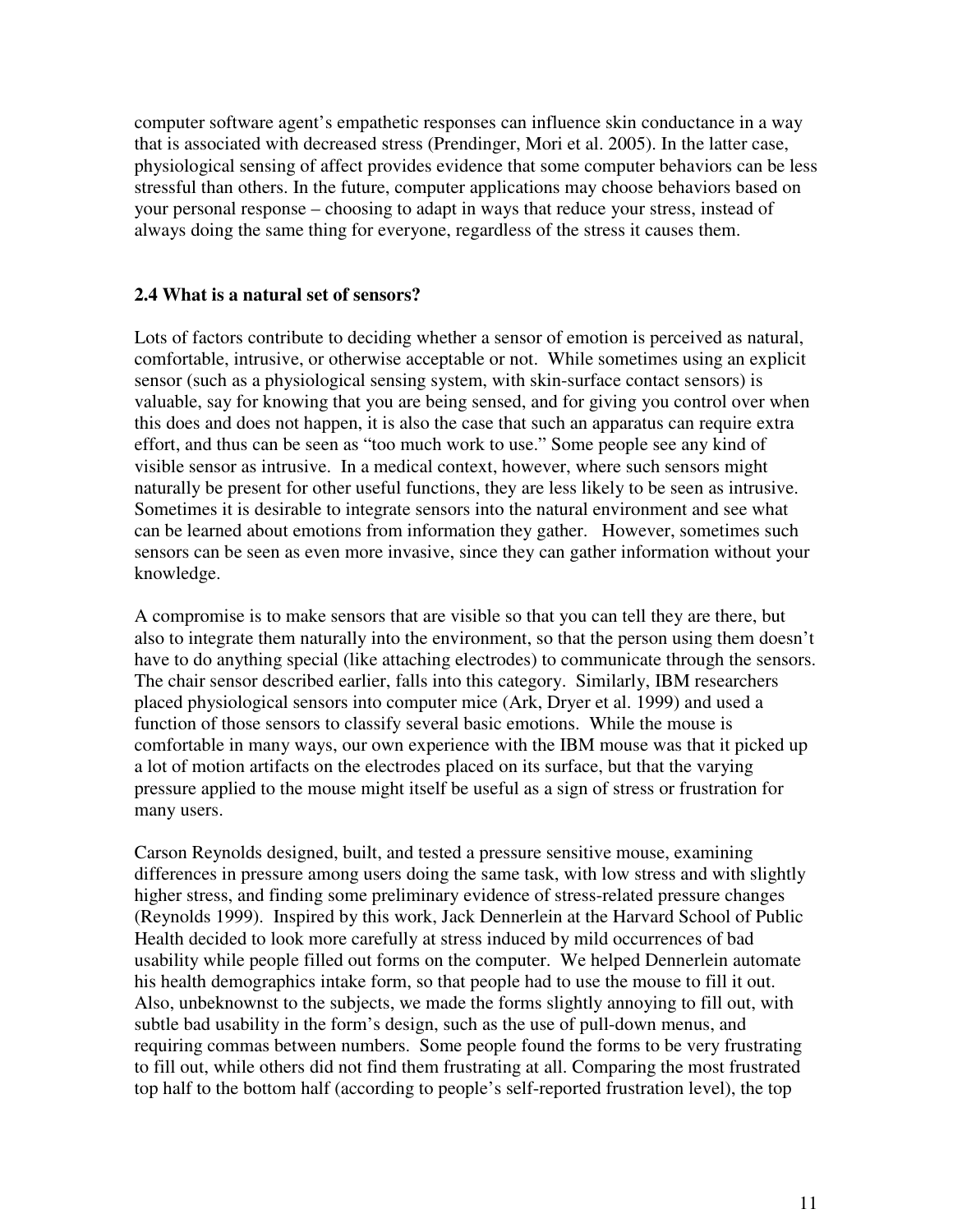half was found to apply significantly more force to the mouse than the bottom half, especially right after being notified that they made an error on the previous page, and had to go back and fix it. When they went back to fix it, they found that it had erased all of their answers on that page and they had to reenter them. Analyzing the data later, Dennerlein found that frustration did co-occur with greater force, and also the specific muscles activated were those causally related to wrist injuries (Dennerlein, Becker et al. 2003). This finding suggested a new application: a mouse that "squeaks" or notifies you in a subtle way when you might be pressing it harder than necessary for some length of time. Thus, the technology could help you become aware of behaviors, possibly linked to stress, which are also associated with medical injury, so that you could better regulate those behaviors and their associated feelings before such an injury develops.

The mouse is just one example of placing affective sensing into devices that we are in ordinary physical contact with. Steering wheels, telephones, keyboards, and more, present opportunities for computers to make more accurate inferences not only about what a person is trying to do, but also *how* smoothly (or not) the task is progressing. While none of these techniques allows a computer to know your innermost feelings, they are channels that can be used to help you communicate a few of the adverbs that might help a machine better customize its interaction with you.

## **2.5 Sensing emotion from dialogue**

At times it is appropriate to just ask somebody, "How are you feeling?" While somebody may say, "I'm fine" (even when they are clearly miserable) the self-report of feelings is the de facto standard among psychology researchers when it comes to assessing emotion. Psychologists routinely give people forms to fill out, where they check off items on sevenpoint scales, or use other expressive metrics such as the Self-Assessment Manikin (Bradley and Lang 1994). Machines can also ask people what they are feeling on a questionnaire, or they can do so in a more conversational way, as indicated in the simple dialogue boxes shown in Figure 3.

In the dialogue in Figure 3, we aim to go beyond just collecting self-report data. Here, the computer also responds to the user's statement in a way that tries to show the machine is "listening" and "trying to understand" what the user has said. The machine does this by attempting to paraphrase the user's response, and by giving the user a chance to correct it if the paraphrase is wrong: to say "actually the feelings were a little worse than that," or "a little better." Thus, the machine not only collects the user's self-reported feelings, but it also attempts to help the user manage negative emotions by empathizing when things are not going well.

The technique in Figure 3 was part of the first "empathetic" agent built by Jonathan Klein. After measuring the behavior and responses of 66 people who were either users of this agent or users of one of two controls, the agent's empathetic approach was argued to have a positive influence on user's behavior. The controls included a similar dialogue-based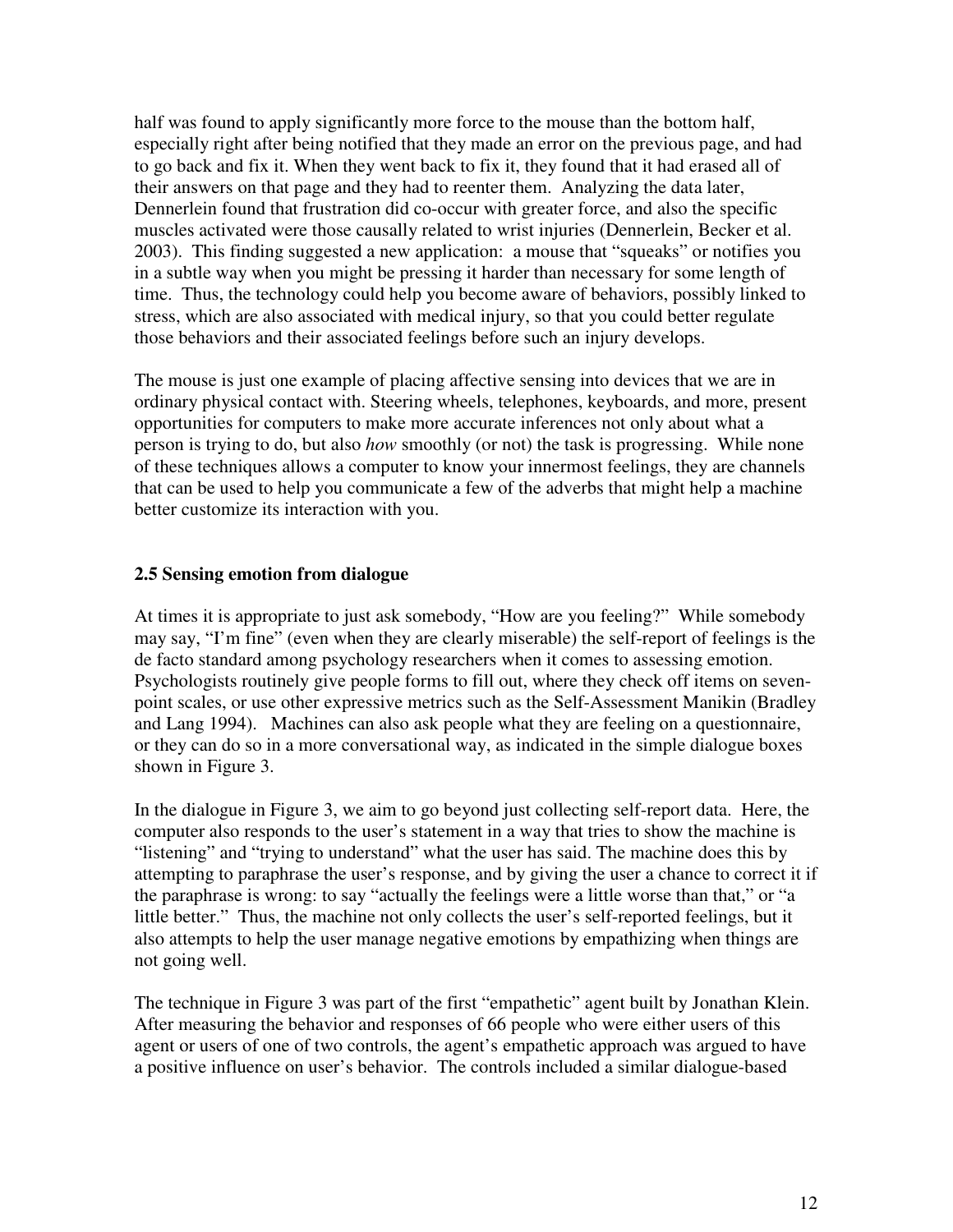agent that simply ignored people's emotions, and another one that let people vent about their emotions but did not otherwise respond to them (Klein, Moon et al. 2002).

While machines remain very limited in their ability to understand most of language, they can already engage successfully in quasi-scripted dialogues about feelings (Klein, Moon et al. 2002; Bickmore and Picard 2005; Liu and Picard 2005). The dialogues can reveal feelings in a way that is natural and comfortable for people, e.g.,

Computer: "How's it going?" Person: "Not so great."



Figure 3: Klein et al. used simple dialogue boxes to ask about emotion, and to convey the impression of active **listening, empathy, and sympathy to help frustrated computer users feel better.**

Computer: "Oh dear. Sorry to hear. Anything I can do to help?" Person: "I don't know, I just feel terrible about …"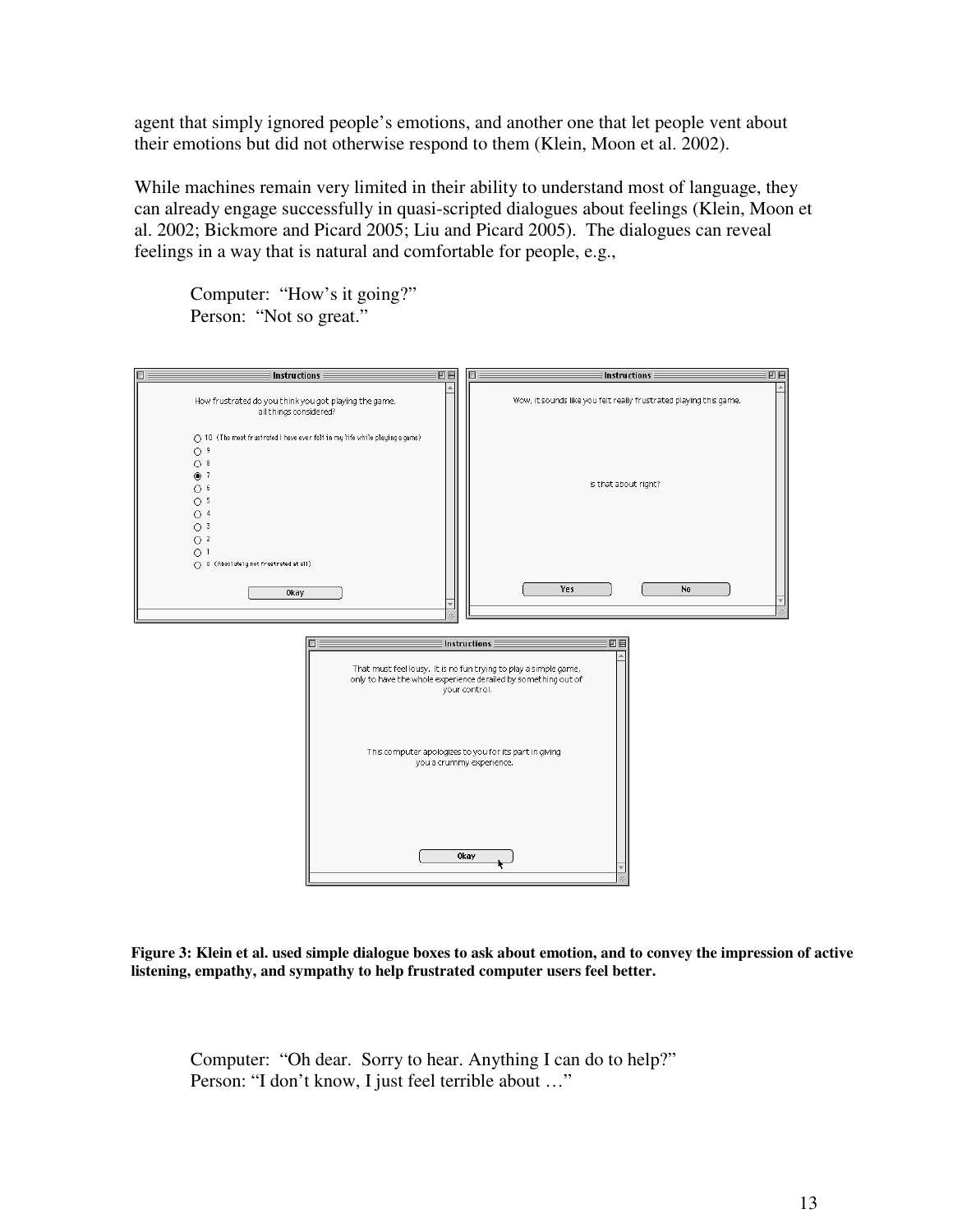Dialogue systems have a chance to sense words selected by a person and reason about the associated affect using either classic rule-based reasoning tools from Artificial Intelligence or using new "common sense reasoning" tools (Elliott 1992; Liu, Lieberman et al. 2003; Ma, Osherenko et al. 2005). Using new tools of the latter ilk, Shaundra Daily has recently built a new technology that tries to help teen girls reason about the emotion of themselves and others in their life (Daily 2005). The tool helps girls compose and illustrate stories about events of personal significance, and the common sense reasoning makes suggestions about possible emotions that may have been present in the events the girl is writing about. After the system suggests "Perhaps this made you feel angry?" if the girl says, "yes, that's how I felt", then the system also has the opportunity to subtly empathize, helping validate the girl's feelings as well as reinforce her reflection on them. An initial study of use of this system by girls in a poor-performing school showed that their incorporation of emotional words in their stories increased over time, compared to a control group who used the story telling system without the computer's emotion suggestions (Daily 2005). This particular application of the technology also illustrates how even when the technology cannot always accurately infer the true feelings, it can still offer suggestions in a considerate way, which may in turn lead to productive outcomes.

Sometimes feelings are not communicated through *what* is said as much as *how* it is said, e.g. "Good Morning!" can be spoken out loud with genuinely cheery enthusiasm or with annoyance, disdain, and other kinds of inflection that may clearly belie the meaning of the words. Machines also have the opportunity to listen to para-linguistic aspects of speech for indications of a person's feelings. Emotion recognition in speech is an active area of research (Douglas-Cowie, Cowie et al. 2003; Fernandez and Picard 2005).

Systems that can intelligently sense the affective intent of language can be of immediate use in call centers and in other applications where the intelligent management of emotion has important business implications, as well as implications for managing the health of the workers who take the calls. Call centers tend to have high turnover of staff, and their cost to companies is enormous in continuously training and managing these stressful enterprises. If the worker were to have an empathetic system warning her, "This one sounds like it may be tough, you might want to take a deep breath first…" and showing concern for her feelings afterward if it looks like it may have indeed been stressful, "Was that caller as difficult as I guessed?" and if she answers "Yes, almost the worst I've ever had" then it's time for a little empathy, and perhaps even some congratulations to her or some encouragement for maintaining her own composure. While managing feelings is no substitute for skilled training in how to handle a customer's mishap, skilled training alone is also not enough. Fixing the problem without regard for how it has made the customer feel can leave a customer still dissatisfied, while sometimes even when a problem is beyond fixing, a customer can feel like the company cares and did their best, engendering loyalty. As technology becomes a greater part of the customer-service interaction, it too must be taught about this important dance between fixing problems and managing feelings.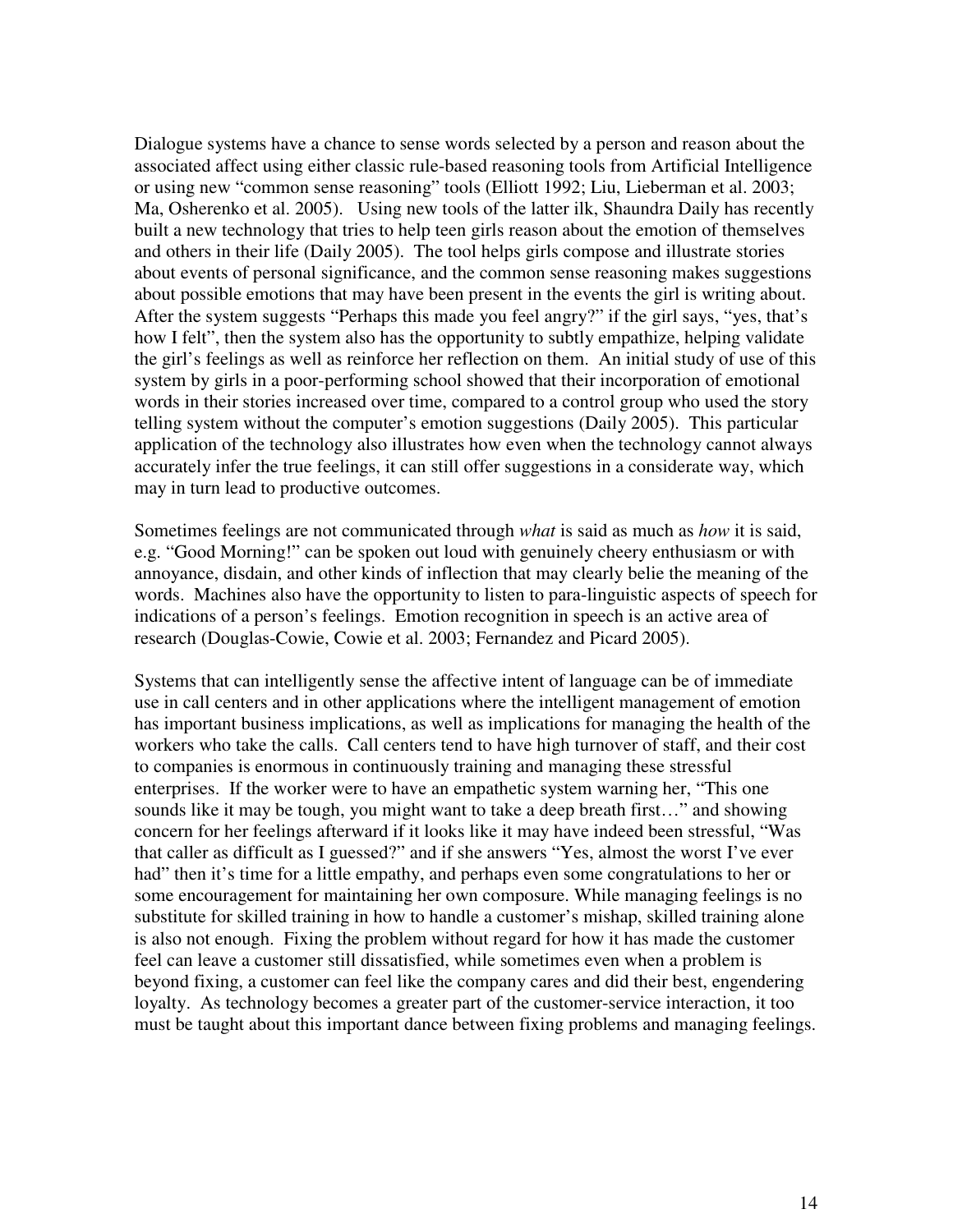## **3. Computers that respond appropriately to human emotion**

Computers usually ignore emotion. Most of them can't sense it, and even if they can sense some aspects of it, the rates are still not perfect, and the theory of emotion is still such a poor fit to reality, that it can be risky to assume too much in responding. However, in some cases there are appropriate ways that computers can respond, and there is evidence that it can be productive to do so.

In our work we have been particularly concerned with how to respond to emotions that occur most frequently around computers. In current business and home uses, these include emotions such as frustration, distress, and even anger. A survey by Mori in the United Kingdom, entitled "Rage Against the Machine" found that of 1250 workers questioned in the UK, four out of five have "seen colleagues hurling abuse at their personal computers," three quarters admit that they swear at their computers, and nearly half of all people working with computers feel frustrated or stressed because of information technology problems. Lest people think that the current generation is overreacting, and these problems will disappear with the next generation of youth, they also found that a quarter of all users under 25 admit they have kicked their computer (1999).

Suppose that a computer infers with high probability that you are frustrated. When should it ignore this and when should it respond? If it should respond, then how should it respond? Handling of emotions, in others as well as in oneself, involves emotional intelligence. This is a difficult challenge for many people, and even more so for machines. Machines have a very long way to go before they can recognize emotions as well as people, much less be smart about how they can respond to them without causing negative emotions to escalate. Nonetheless, the topic is an important one to tackle, and successful handling of emotion is critical to good customer service.

We have begun to give computers a limited range of abilities when it comes to helping handle the emotions of people with whom they are interacting. Our first efforts in this area have been to respond to negative emotions with a little bit of active listening, empathy, and sympathy. As illustrated in Figure 3, these responses do not have to involve faces, voices, or other visual effects (dancing, etc.) It is also the case that the computer need not refer to itself as having feelings or even refer to itself as "I" (note that there is no embodied character and no "self" referencing in the empathetic dialogues by Klein et al.)

Brave, Nass, and Hutchinson compared the use of empathic facial displays and text messages by an embodied computer agent (using images of a person's face with different emotional displays) with self-oriented emotional displays and messages (Brave, Nass et al. 2005). They found that the empathic agent was given more positive ratings, including likeability and trustworthiness, as well as greater perceived caring and felt support, compared to either an agent that used self-oriented displays and messages or an agent that performed no emotion-oriented behavior. Drawing from human-human interaction, such findings are no surprise. Comparing the potential applications in human-computer interaction to existing ones in human-human interaction, we find that in many cases there are important outcomes related to use of empathy. For example, in physician-patient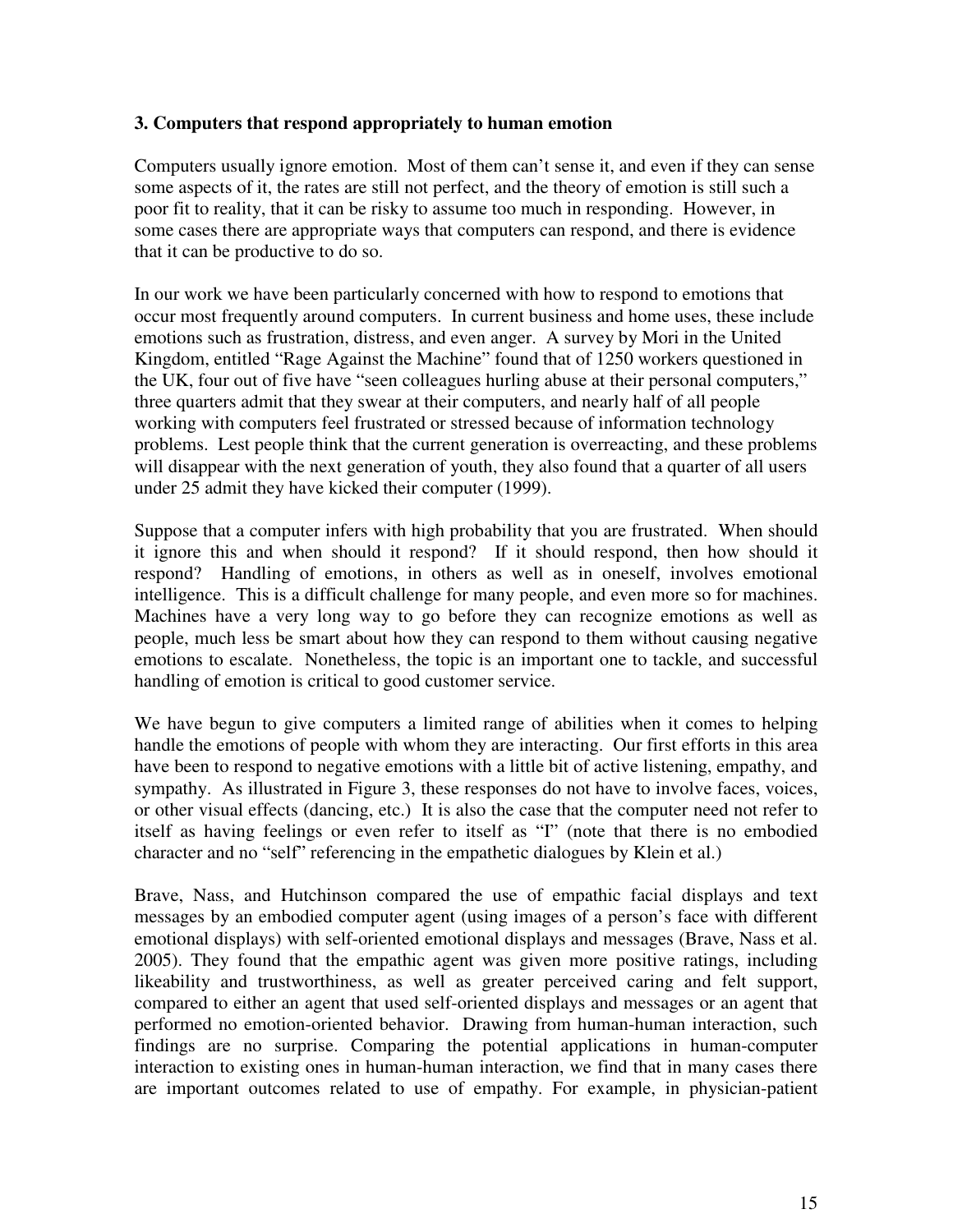interactions, the physician's empathy for a patient plays a significant role in prescription compliance, and a physician's *lack* of empathy is the most frequent source of complaints (Frankel 1995). A variety of computer scientists and interaction designers have started to imbue computers with various empathetic and even "caring" behaviors, especially for applications in health and education (Lisetti, Nasoz et al. 2003; Paiva, Dias et al. 2004; Liu and Picard 2005; Prendinger and Ishizuka 2005; Prendinger, Mori et al. 2005).

## **3.1 Relational Computers**

Affective responses play an important role in long-term relationships between people, and have recently become a topic of study in the development of "Relational Agents", computer characters that are programmed to develop long-term social-emotional relationships with people (Bickmore 2003). These agents would have application in areas such as health maintenance or addiction treatment, where long-term compliance is improved by ongoing interaction with an expert helper (and where spiraling health care costs make it out of the reach of most people to have such a full-time helper).

In one study, an embodied conversational agent, "Laura," was developed to assist people who wanted to be walking thirty minutes a day, and weren't succeeding yet at this goal, yet knew it was important to get exercise. Two versions of the agent were built: one that was friendly, social in its greetings (and farewells), and talked with you about your goals and progress, trying to motivate you in ways that were derived from observations of a human fitness trainer, and a second (the condition of most interest to us) that was identical to the first, but that also tried to develop a social-emotional long-term relationship with you. The latter was always happy to see you, and after some initial interaction it would begin its sessions by asking how you were feeling and responding empathetically with both words and appropriate facial expressions. It also would "move closer" (the animation was zoomed) when you talked about personal topics such as about your feelings, and over time it changed its language in subtle ways, similar to how people change theirs as they get to know you. (Details of all the differences can be found in Bickmore's Ph.D. thesis (Bickmore 2003)). Subjects were randomly placed into a group that interacted with the non-relational or the relational Laura approximately daily on their home computers for one month, during which time Laura "chatted" with them for about five minutes, giving feedback on their exercise behavior, discussing any obstacles they mentioned about exercise, providing educational content related to exercise, and obtaining and following up on commitments to exercise. The task and goal structure of the dialogues were the same across the two conditions, as was the interface and the animations of Laura.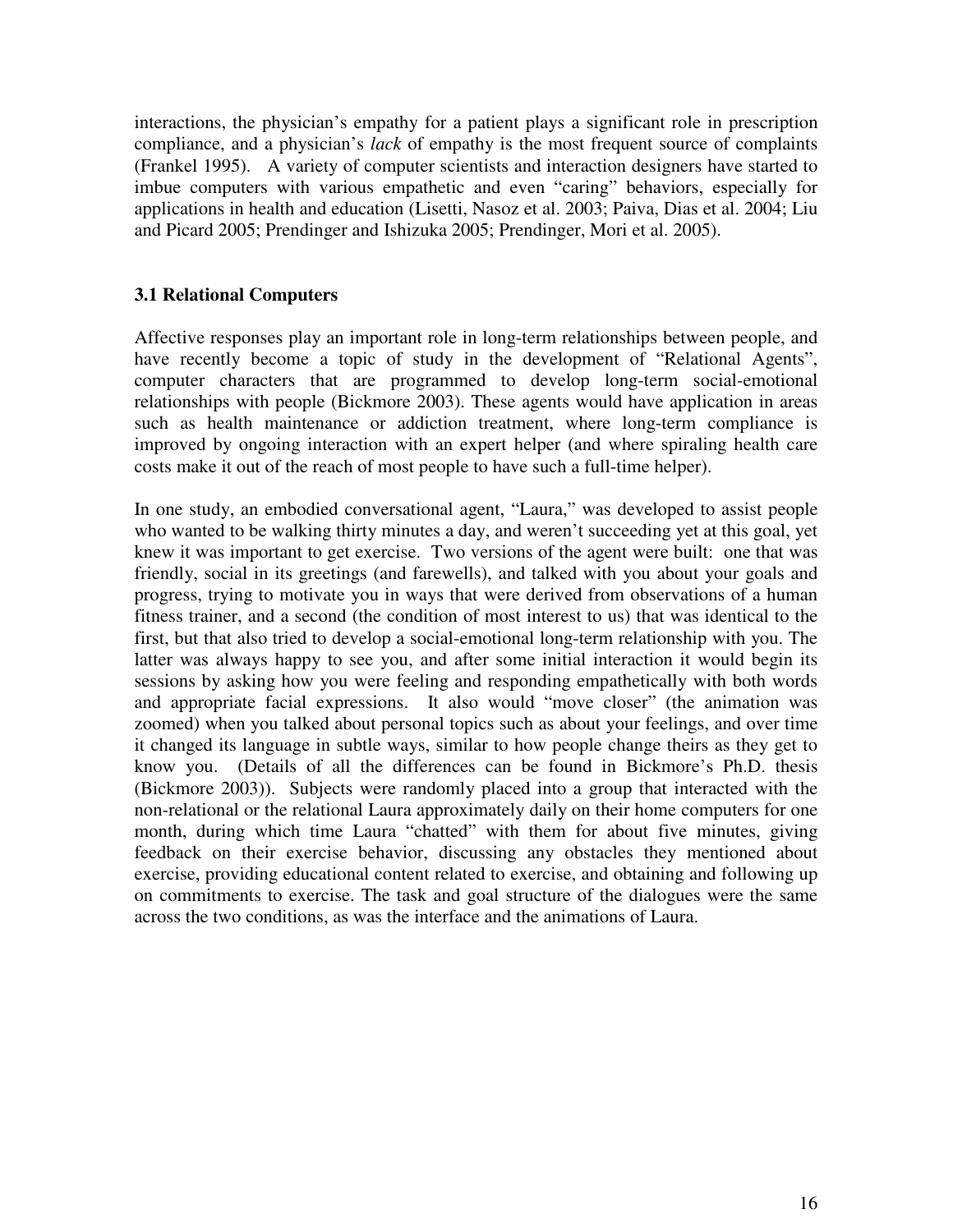

**Figure 4. Relational agent, "Laura" displaying a look of concern after a user expresses feeling badly.**

About a hundred people were recruited for a six-week study in which 1/3 interacted with non-relational Laura, 1/3 interacted with relational Laura, and 1/3 interacted with a noagent control. In all cases, subjects were encouraged to login to the system daily (the average rate of login was every-other-day) and report on their activity, pedometer readings, and (in the two agent conditions) have a short chat with the agent. The principal outcome measure in comparing the relational and non-relational agent conditions was the Working Alliance Inventory, a 36-item self-report questionnaire used in psychotherapy that measures the trust and belief that the therapist and patient have in each other as teammembers in achieving a desired outcome (Horvath and Greenberg 1989). This inventory has three subscales: Bond, Task, and Goal. While there were no statistically significant differences in the Task and Goal measures after one week and after one month of interaction with Laura, there were important and statistically significant differences in the Bond subscale. This measure is of particular interest in thinking about emotional intelligence, as it assesses the emotional bond between the helper (software agent) and the helpee (person).

Thirty-three subjects completed the month of interactions with the relational agent and twenty-seven subjects completed interactions with the non-relational agent. Subjects were mostly (69%) students and were 60% female (balanced across the two conditions). While a full description of the results (including exercise-related outcomes) can be found elsewhere (Bickmore 2003), key findings relating to emotional intelligence included significant differences in perception that Laura liked them  $t(60)=2.56$ ,  $p< 0.05$ , in trust of Laura and feeling trusted by Laura t(50)=2.05, p< 0.05, in feeling Laura was concerned about them  $t(60)=2.19$ ,  $p<0.05$ , and in feeling Laura cared about them ("in her own unique way", a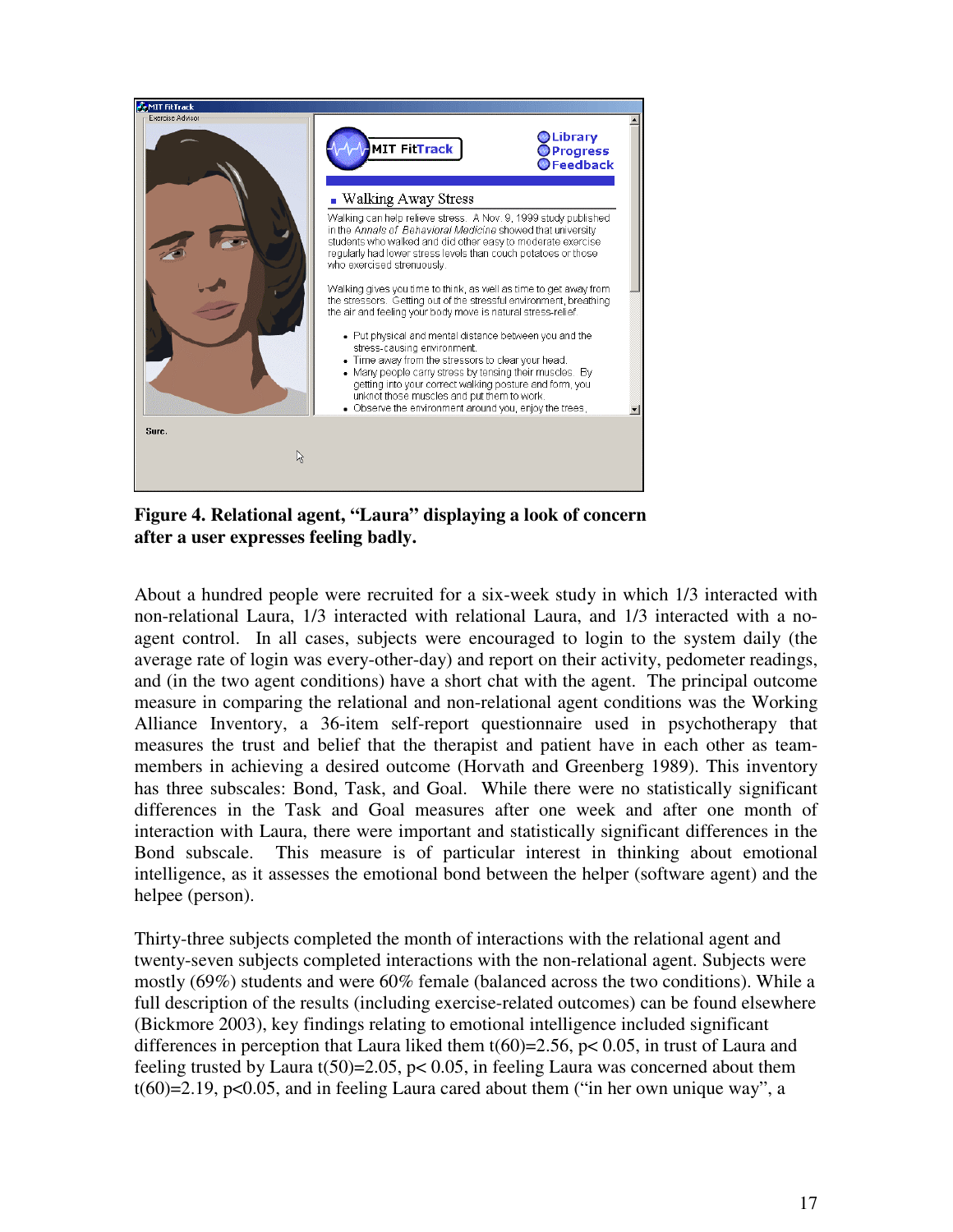clause which was added so that people would not feel entirely silly answering these questions about a software agent that had told them on day one that it was just a computer program)  $t(60)=2.39$ ,  $p<0.05$ . When asked at the end of the month if they would like to continue working with Laura, subjects in the relational condition also responded much more favorably than the non-relational group,  $t(57)=2.43$ ,  $p=.009$ . This measure is of particular importance since the aim is long-term interaction with a technology, and in health related applications, continuing with a treatment program is related to outcome, and desire to continue with a treatment is likely to facilitate that result as well.

In this study, we also obtained a behavioral measure while assessing subjects' feelings of caring toward the agent. Throughout the daily interactions, the agent spoke to the subject, while the subject clicked on text responses to talk to the agent. In the closing session, the text responses for the subjects to bid farewell comprised two choices: "Bye" and "Take care Laura, I'll miss you." Significantly more subjects in the relational group (69%) chose the most sentimental farewell ("Take care Laura, I'll miss you.") than in the non-relational condition  $(35\%)$ ,  $t(54)=2.80$ ,  $p=.004$ . This behavioral finding is consistent with the interpretation that the relational agent was more successful in eliciting a sense of bond and caring in the people interacting with it. Thus, it suggests that the skills given to the relational agent may bode well for maintaining longer term interactions than when the agent was lacking relational skills (the non-relational condition).

# **5. Summary and the Future**

Machines are beginning to receive abilities to sense and recognize human emotion, to respond to it with better skills so that negative feelings are less likely to escalate, and to have other skills that can be used to help people develop and assess various abilities and behaviors that contribute to emotional intelligence. These skills are changing the way applications interact with people – agents will show consideration of human feelings and take steps to be less annoying, and applications that deal with customers will show respect for their feelings by acknowledging them and adjusting their behavior in response. The rates at which people curse at their machines, report observations of "colleagues hurling abuse at their machines," and kick their machines, should all drop. Experiences with information technologies should become less frustrating and more productive.

A variety of new applications will be enabled –technology that helps aid individuals in reflection on emotions, and in learning about and developing emotional skills, as well as technology that helps assess such skills.

Motivated by progress building an Affective Learning Companion, we have recently begun considering a project to build an Assessment Companion for Emotional Intelligence. This system would target the assessing of how people *behave* in situations that demand emotional intelligence, vs. testing what they cognitively infer about such situations as in current tests of emotional intelligence such as the MSCEIT (Mayer, Salovey et al. 2003). This distinction between knowing and doing, with respect to emotion in cognition, was illustrated by Damasio's patients (Damasio 1994), who had frontal lobe and other damage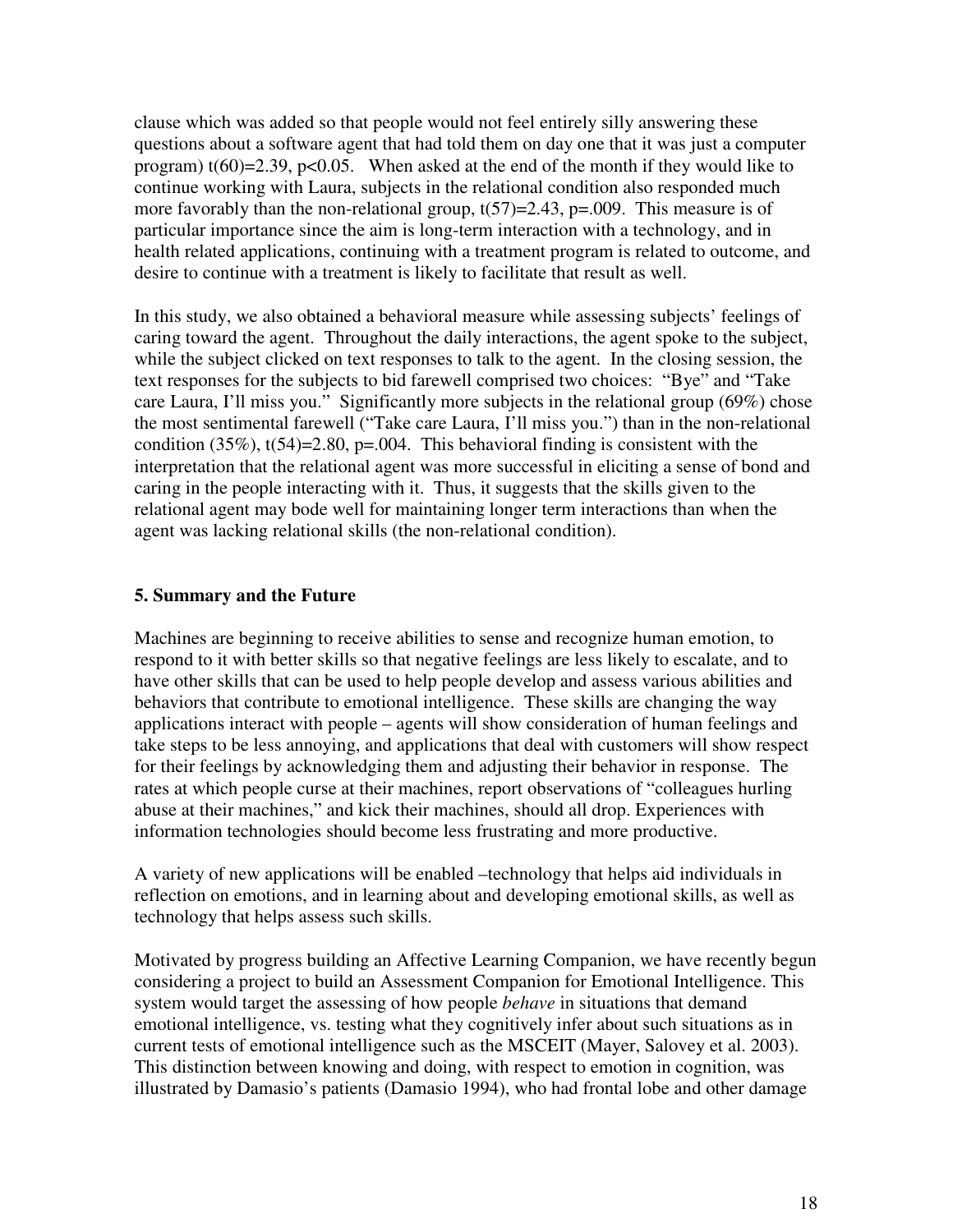to emotional areas in their brain, and yet were able to reason fine about emotional situations. While they could score fine on pencil-and-paper tests, the situation was quite different when it came to how they behaved. When these patients had to act appropriately, or do the right thing, in real-time, in complex social situations, their behavior was far from normal. While their cognitive reasoning about emotion was fine, their ability to use emotion in action selection was impaired.

Scientists could begin to build interactive experiences (e.g. virtual or virtually augmented environments, social games, and more) that could put emotional intelligence to tests involving behavior, not merely cognitive reasoning. These environments would be engaging, unlike the taking of a long test, which we found to be a problem with our teen subjects in one experiment (Daily 2005), where they indicated that the test was much too long and boring for them to take it seriously.

While some future testing environments could be built without giving machines emotional abilities, rich assessments with computer role-playing and more could be constructed if the technology could also sense and respond to certain kinds of emotional cues. Thus, giving machines emotional sensing could help them to assess human nonverbal behaviors, and respond to these in ways that "push the boundaries" of people's feelings, allowing for a rich exploration of how they behave in different emotional states. Such machines might have goals quite opposite to those that we are giving to office equipment: In the latter we aim to reduce frustration, but the assessing companion could aim to maximize it, and test how an individual manages himself or herself in the face of difficulty. The computer could deliberately provoke frustration and irritation, and examine its influence on the person's ability to perform under stress.

Our machines will undoubtedly continue to improve in their ability to calm, comfort and soothe us, to earn our trust and rapport, and to help us in a greater variety of situations. Machines can make use of increasingly sophisticated techniques in how they address our problems. For example, rather than just offering canned empathetic messages or messages indexed to degree of emotional upset as in (Klein, Moon et al. 2002; Bickmore and Picard 2005; Brave, Nass et al. 2005; Bickmore, Gruber et al. to appear), they can offer comforting messages that are formulated according to a more fine-grained set of emotional criteria, such as: extent to which a user's feelings are explicitly acknowledged, elaborated and legitimized; extent to which the messages are centered on the user's emotions (vs. the computer's feelings or the causes of the upset); and whether the empathic messages also contain a cognitively-oriented explanation of the user's emotions or not (Burleson 1985; Burleson and Picard 2004). These interventions can also help users re-examine the events that gave rise to their negative emotions in the first place.

The aim is not just to build machines that have emotional intelligence, but to build tools that help people boost their own abilities at managing emotions, both in themselves and in others.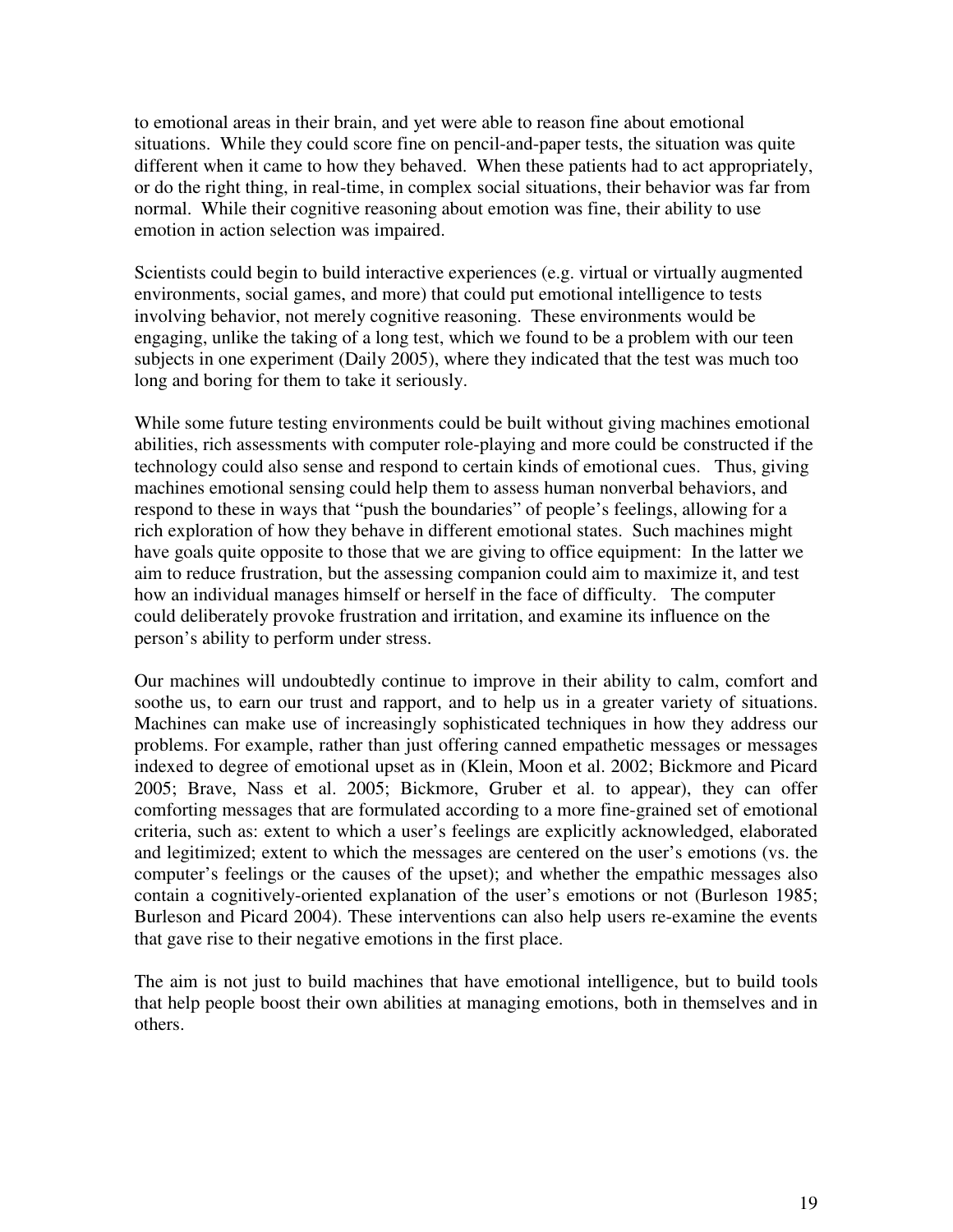#### **Acknowledgments**

I would like to thank Shaundra Bryant Daily for helpful comments on this manuscript. This research was supported in part by the MIT Media Lab's Things That Think Consortium, Digital Life Consortium, and by the National Science Foundation ITR 0325428. Any opinions, findings and conclusions or recommendations are those of the author and do not necessarily reflect the views of the NSF.

#### **References**

- (1999). Business: Costly computer rage. BBC News.
- Ark, W., D. C. Dryer, et al. (1999). The Emotion Mouse. HCI International '99, Munich, Germany.
- Bickmore, T. (2003). Relational Agents: Effecting Change Through Human-Computer Relationships. Media Arts and Sciences. Cambridge, MIT.
- Bickmore, T., A. Gruber, et al. (to appear). "Establishing the computer-patient working alliance in automated health behavior change interventions." Patient Educ Couns.
- Bickmore, T. and R. Picard (2005). "Establishing and Maintaining Long-Term Human-Computer Relationships." ACM Transactions on Computer Human Interaction **12**(2): 293-327.
- Bickmore, T. and R. W. Picard (2005). Future of Caring Machines. Future of Intelligent and Extelligent Health Environment. R. Bushko, IOS Press. **118 Studies in Health Technology and Informatics**.
- Bradley, M. M. and P. J. Lang (1994). "Measuring emotion: the Self-Assessment Manikin and the Semantic Differential." Behav Ther Exp Psychiatry **25**(1): 49-59.
- Brave, S., C. Nass, et al. (2005). "Computers that care: investigating the effects of orientation of emotion exhibited by an embodied computer agent." Int J Human-Computer Studies **62**: 161-178.
- Burleson, B. (1985). "The Production of Comforting Messages: Social-Cognitive Foundations." J Lang and Social Psyc **4**(3&4): 253-273.
- Burleson, W. and R. W. Picard (2004). Affective Agents: Sustaining Motivation to Learn through Failure and a State of Stuck. Social and Emotional Intelligence in Learning Environments: Workshop In conjunction with the 7th International Conference on Intelligent Tutoring Systems, Maceio-Alagoas, Brazil.
- Daily, S. B. (2005). Digital Story Explication as it Relates to Emotional Needs and Learning. Media Arts and Sciences. Cambridge, MIT.
- Damasio, A. R. (1994). Descartes' Error: Emotion, Reason, and the Human Brain. New York, Avon Books.
- Dennerlein, J., T. Becker, et al. (2003). Frustrating Computer Users Increases Exposure to Physical Factors. International Ergonomics Association, Seoul, Korea.
- Douglas-Cowie, E., R. Cowie, et al. (2003). Special Issue on Speech and Emotion. Speech Communication. **40**.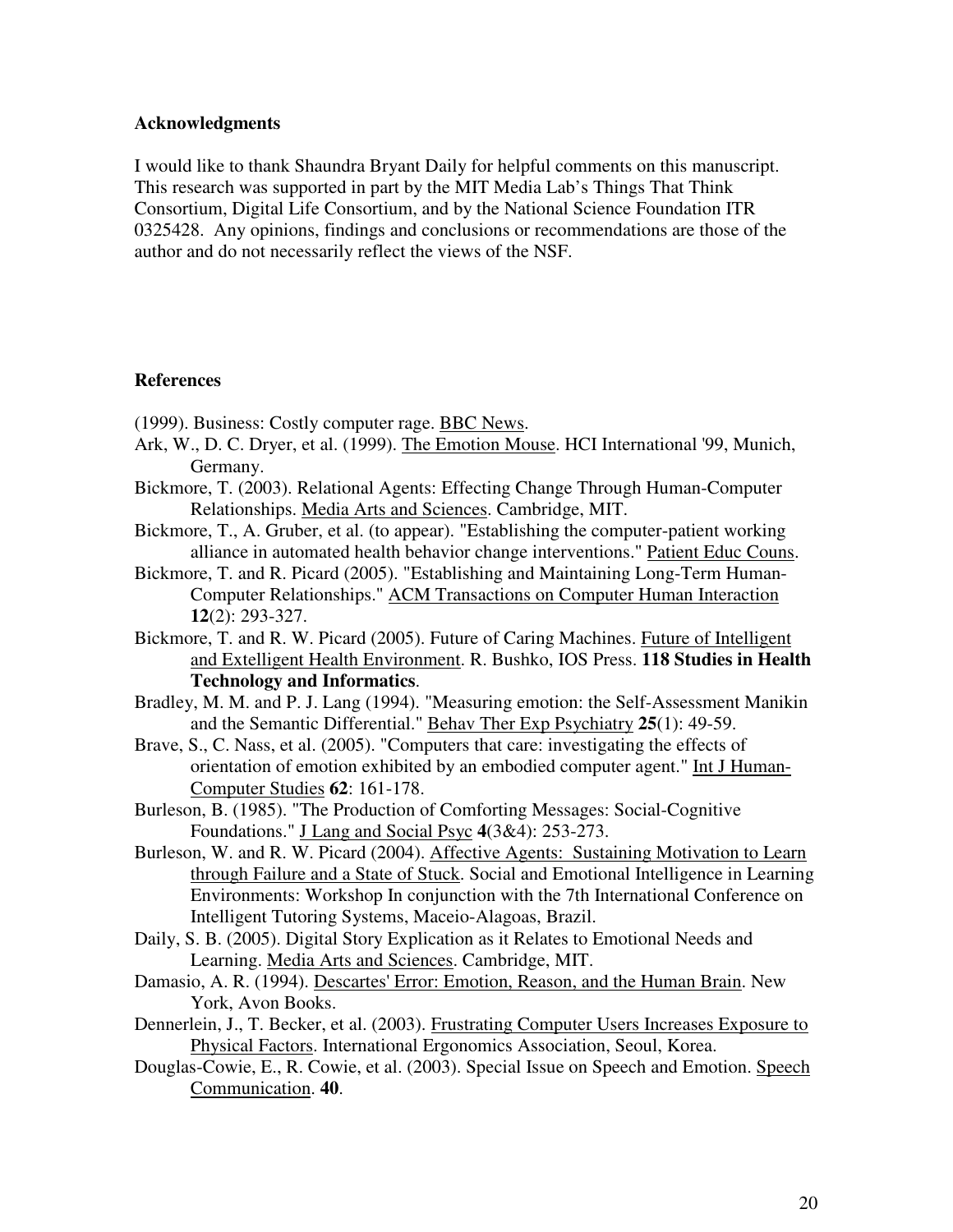- Ekman, P., R. W. Levenson, et al. (1983). "Autonomic Nervous System Activity Distinguishes Among Emotions." Science **221**: 1208-1210.
- Elliott, C. (1992). The Affective Reasoner: A process model of emotions in a multi-agent system, Northwestern University.
- Fernandez, R. and R. Picard (2005). Classical and Novel Discriminant Features for Affect Recognition from Speech. Interspeech 2005 - Eurospeech - 9th European Conf on Speech Communication and Technology, Lisboa, Portugal.
- Frankel, R. (1995). "Emotion and the Physician-Patient Relationship." Motivation and Emotion **19**(3): 163-173.
- Healey, J. and R. W. Picard (2005). "Detecting Stress During Real-World Driving Tasks Using Physiological Sensors." IEEE Trans. on Intelligent Transportation Systems **6**: 156-166.
- Horvath, A. and L. Greenberg (1989). "Development and Validation of the Working Alliance Inventory." Journal of Counseling Psychology **36**(2): 223-233.
- Huang, T. S., L. S. Chen, et al. (1998). Bimodal emotion recognition by man and machine. ATR Workshop on Virtual Communication Environments.
- el Kaliouby, R. (2005). Mind-Reading Machines: Automated Inference of Complex Mental States. Computer Laboratory, University of Cambridge.
- el Kaliouby, R. and P. Robinson (2005). "The Emotional Hearing Aid: An Assistive Tool for Children with Asperger Syndrome." Universal Access in the Information Society **4**(2).
- el Kaliouby, R. and P. Robinson (2005). Real-time Inference of Complex Mental States from Facial Expressions and Head Gestures. Real-Time Vision for Human-Computer Interaction, Springer-Verlag**:** 181-200.
- Kapoor, A., H. Ahn, et al. (2005). Mixture of Gaussian Processes for Combining Multiple Modalities. Proceedings of the Multiple Classifier Systems, 6th International Workshop, MCS 2005, Seaside, CA.
- Kapoor, A., R. W. Picard, et al. (2004). Probabilistic Combination of Multiple Modalities to Detect Interest. International Conference on Pattern Recognition, Cambridge, U.K.
- Kapoor, A., Y. Qi, et al. (2003). Fully Automatic Upper Facial Action Recognition. IEEE International Workshop on Analysis and Modeling of Faces and Gestures (AMFG 2003) held in conjunction with ICCV 2003, Nice, France.
- Klein, J., Y. Moon, et al. (2002). "This Computer Responds to User Frustration: Theory, Design, Results, and Implications." Interacting with Computers **14**: 119-140.
- Lisetti, C., F. Nasoz, et al. (2003). "Developing multimodal intelligent affective interfaces for tele-home health care." Int J Human-Computer Studies **59**(1-2): 245-255.
- Liu, H., H. Lieberman, et al. (2003). A Model of Textual Affect Sensing using Real-World Knowledge. International Conference on Intelligent User Interfaces, Miami, Florida.
- Liu, K. K. and R. W. Picard (2005). Embedded Empathy in Continuous Interactive Health Assessment. CHI Workshop on HCI Challenges in Health Assessment, Portland, OR.
- Ma, C., A. Osherenko, et al. (2005). A Chat System Based on Emotion Estimation from Text and Embodied Conversational Messengers (Preliminary Report). 2005 IEEE Int'l Conf on Active Media Technology (AMT-05), Takamatsu, Kagawa, Japan.